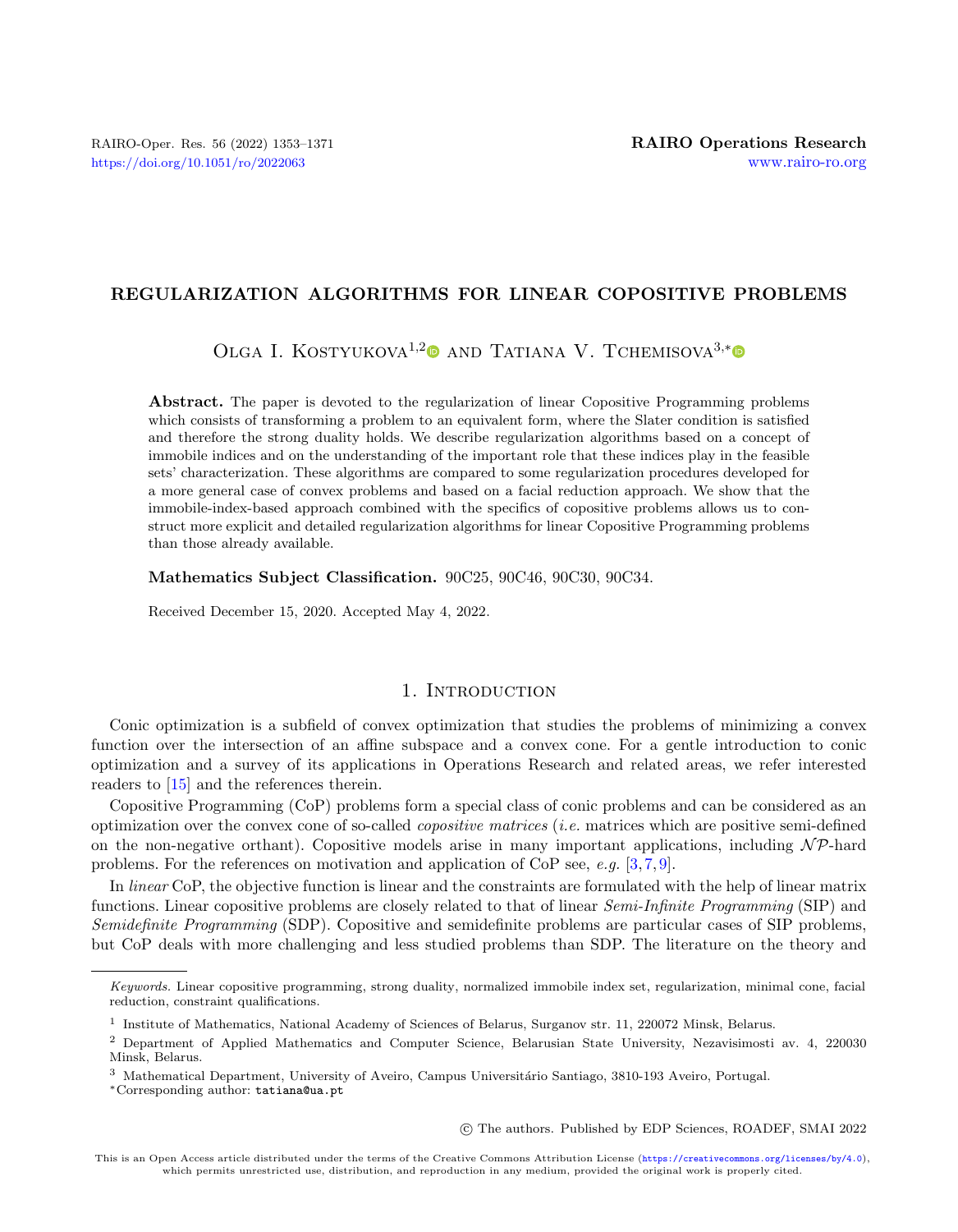methods of SIP, CoP, and SDP is quite extensive. We refer the interested readers to  $[1-3, 9, 25, 26]$  $[1-3, 9, 25, 26]$  $[1-3, 9, 25, 26]$  $[1-3, 9, 25, 26]$  $[1-3, 9, 25, 26]$  $[1-3, 9, 25, 26]$  $[1-3, 9, 25, 26]$ , and the references in these works.

In convex and conic optimization, optimality conditions, and duality results are usually formulated under certain regularity conditions, so-called constraint qualifications  $(CQ)$  (see, e.g.  $[2, 10, 22, 26]$  $[2, 10, 22, 26]$  $[2, 10, 22, 26]$  $[2, 10, 22, 26]$  $[2, 10, 22, 26]$  $[2, 10, 22, 26]$  $[2, 10, 22, 26]$ ). Such conditions should guarantee the fulfillment of the Karush–Kuhn–Tucker (KKT)-type optimality conditions and the strong duality property consisting in the fact that the optimal values of the primal problem and the corresponding Lagrangian dual one, are equal and the dual problem attains its maximum. Strong duality is the cornerstone of convex optimization, playing a particularly important role in the stability of numerical methods.

Unfortunately, even in convex optimization, many problems cannot be classified as regular *(i.e.* satisfying some regularity conditions such as, for example, strict feasibility). In  $[8]$ , we read: "... *new optimization modeling* techniques and convex relaxations for hard nonconvex problems have shown that the loss of strict feasibility is a more pronounced phenomenon than has previously been realized". This phenomenon can occur because of either the poor choice of functions that describe feasible sets or the degeneration of the feasible sets themselves. According to [\[23\]](#page-18-8), sometimes the loss of a certain  $CQ^{\mu}$ ... is a modeling issue rather than inherent to the problem instance..." which "... justifies the pleasing paradigm: efficient modeling provides for a stable program".

Thus, the idea of a *regularization* appears quite naturally which is aimed at obtaining an equivalent and more convenient reformulation of the problem with some required properties, one of which is that the regularized problem must satisfy the generalized Slater condition.

The first works on the regularization of abstract convex problems (regularization procedures are called preprocessing there) appeared in the 1980-s, followed by various publications on special classes of conic problems (see, e.g.  $[5, 6]$  $[5, 6]$  $[5, 6]$ ). Nevertheless, as Drusvyatskiy and Wolkowicz wrote in their paper [\[8\]](#page-18-7) published in 2017, for conic optimization in general, the research in the field of regularization algorithms is still in its infancy. At the same time, the authors of [\[8\]](#page-18-7) confirm that in order to make a regularization algorithm viable, it is necessary to actively explore the structure of the problem, since for some specific applications of conic optimization, a rich basic structure makes regularization quite possible and leads to significantly simplified models and enhanced algorithms.

Several approaches to the regularization of conic optimization problems are proposed in the literature. In [\[5,](#page-18-9) [6\]](#page-18-10), the concept of minimal cone of constraints was used by Borwein and Wolkowicz to regularize abstract convex and conic convex problems for which any CQ fails. The algorithm proposed there to describe the minimal cone is based on the sequential reduction of the cone's faces and was named by the authors Facial Reduction Algorithm (FRA).

Another approach called the dual regularization or conic expansion was proposed by Luo, Sturm, and Zhang (see [\[17\]](#page-18-11) and the references therein). This approach tries to close the *duality gap* (the difference between the primal and dual optimal values) of the regularized problems by expanding the dual constraints' cone.

In [\[24\]](#page-18-12), Waki and Muramatsu applied the facial reduction approach to a conic optimization problem in such a way that each primal reduced cone is dual to the cone generated by the conic expansion approach.

The facial reduction approach has been successfully applied to SDP and second-order cone programming problems, as well as to certain classes of optimization problems over symmetric (i.e. self-dual and homogeneous) and nice cones (see, e.g.  $[18-21]$  $[18-21]$ ). At the same time, the question of effective constructive application of this approach to other classes of problems remains open. This is because the known FRAs are more conceptual than practical.

In this paper, based on the results from [\[11,](#page-18-15)[12,](#page-18-16)[14\]](#page-18-17), we develop a different approach to regularization of linear CoP problems. This approach is based on the concept of immobile indices, i.e. indices of the constraints that are active for all feasible solutions.

The purpose of the paper is to

(a) describe in details a finite algorithm for regularization of linear CoP problems that is based on the concept of immobile indices but does not require any additional information about them;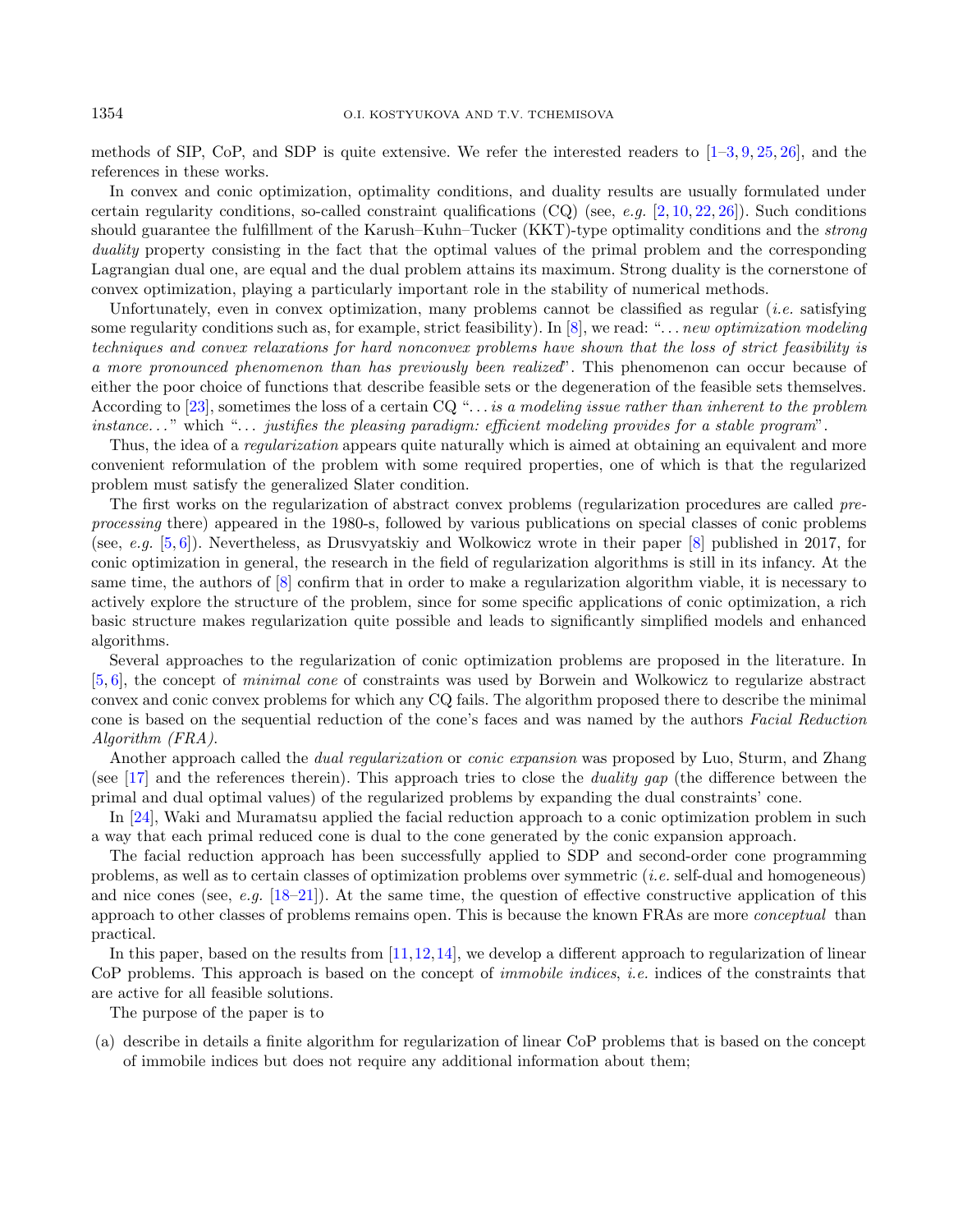(b) analogize two approaches to the regularization of linear CoP problems, one based on facial reduction and the other on the concept of immobile indices, and to compare the corresponding regularized problems constructed using these approaches.

To the best of our knowledge, in CoP there has never been an attempt to develop detailed and easy-to-use algorithms, based on the minimal cone representation (see, e.g. the FRA in [\[5,](#page-18-9)[6\]](#page-18-10) and the modified FRA in [\[24\]](#page-18-12)). Nor do we have any information about any other attempts to describe constructive regularization procedures for linear copositive problems. The regularization algorithms presented in the paper are new, original, and timely due to the growing number of eminent applications of CoP.

The paper is organized as follows. Section [2](#page-2-0) contains equivalent formulations of the linear CoP problem and the basic definitions. In Section [3,](#page-4-0) we consider two different approaches to regularization of copositive problems. In Section [3.1,](#page-4-1) we show how the minimal face regularization from  $[5, 6]$  $[5, 6]$  $[5, 6]$  can be applied to linear CoP problems; in Section [3.2,](#page-5-0) we briefly describe the one-step regularization proposed in [\[14\]](#page-18-17) and based on the concept of immobile indices, and compare the regularized problems obtained in this subsection with the problem in Section [3.1.](#page-4-1) Section [4](#page-7-0) is devoted to iterative algorithms for regularization of linear copositive problems. The Waki and Muramatsu's facial reduction algorithm is described in Section [4.1,](#page-8-0) a new regularization algorithm REG-LCoP based on the immobile index set together with its compressed modification is introduced, justified, and compared with the Waki and Muramatsu FRA in Section [4.2.](#page-8-1) A small clarifying example is proposed. We conclude Section [4](#page-7-0) with a brief discussion on the algorithms considered there. Section [5](#page-17-3) contains some conclusions.

# <span id="page-2-0"></span>2. Linear copositive programming problem: equivalent formulations and basic **DEFINITIONS**

Given an integer  $p > 1$ , denote by  $\mathbb{R}^p_+$  the set of all p vectors with non-negative components, by  $\mathcal{S}(p)$  and  $S_{+}(p)$  the space of real symmetric  $p \times p$  matrices and the cone of symmetric positive semidefinite  $p \times p$  matrices, respectively, and let  $\mathcal{COP}^p$  stay for the cone of symmetric copositive  $p \times p$  matrices:

$$
\mathcal{COP}^p := \{ D \in \mathcal{S}(p) : t^\top D t \geq 0 \ \forall t \in \mathbb{R}_+^p \}.
$$

The space  $S(p)$  is considered here as a vector space with the trace inner product

<span id="page-2-4"></span><span id="page-2-3"></span><span id="page-2-2"></span><span id="page-2-1"></span>
$$
A \bullet B := \text{trace}(AB).
$$

Consider a linear copositive programming problem in the form

$$
\min_{x \in \mathbb{R}^n} c^\top x, \quad \text{s.t. } \mathcal{A}(x) \in \mathcal{COP}^p,\tag{2.1}
$$

where  $x = (x_1, \ldots, x_n)^\top$  is the vector of decision variables. The data of the problem are presented by vector  $c \in \mathbb{R}^n$  and the constraints matrix function  $\mathcal{A}(x)$  defined in the form

$$
\mathcal{A}(x) := \sum_{i=1}^{n} A_i x_i + A_0,\tag{2.2}
$$

with given matrices  $A_i \in \mathcal{S}(p), i = 0, 1, \ldots, n$ . It is well known (see e.g. [\[1\]](#page-17-1)) that the copositive problem [\(2.1\)](#page-2-1) is equivalent to the following convex SIP problem:

$$
\min_{x \in \mathbb{R}^n} c^\top x, \quad \text{s.t. } t^\top \mathcal{A}(x) t \ge 0 \quad \forall t \in T,
$$
\n
$$
(2.3)
$$

with a  $p$ -dimensional compact index set in the form of a simplex

$$
T := \{ t \in \mathbb{R}_+^p : \mathbf{e}^\top t = 1 \},\tag{2.4}
$$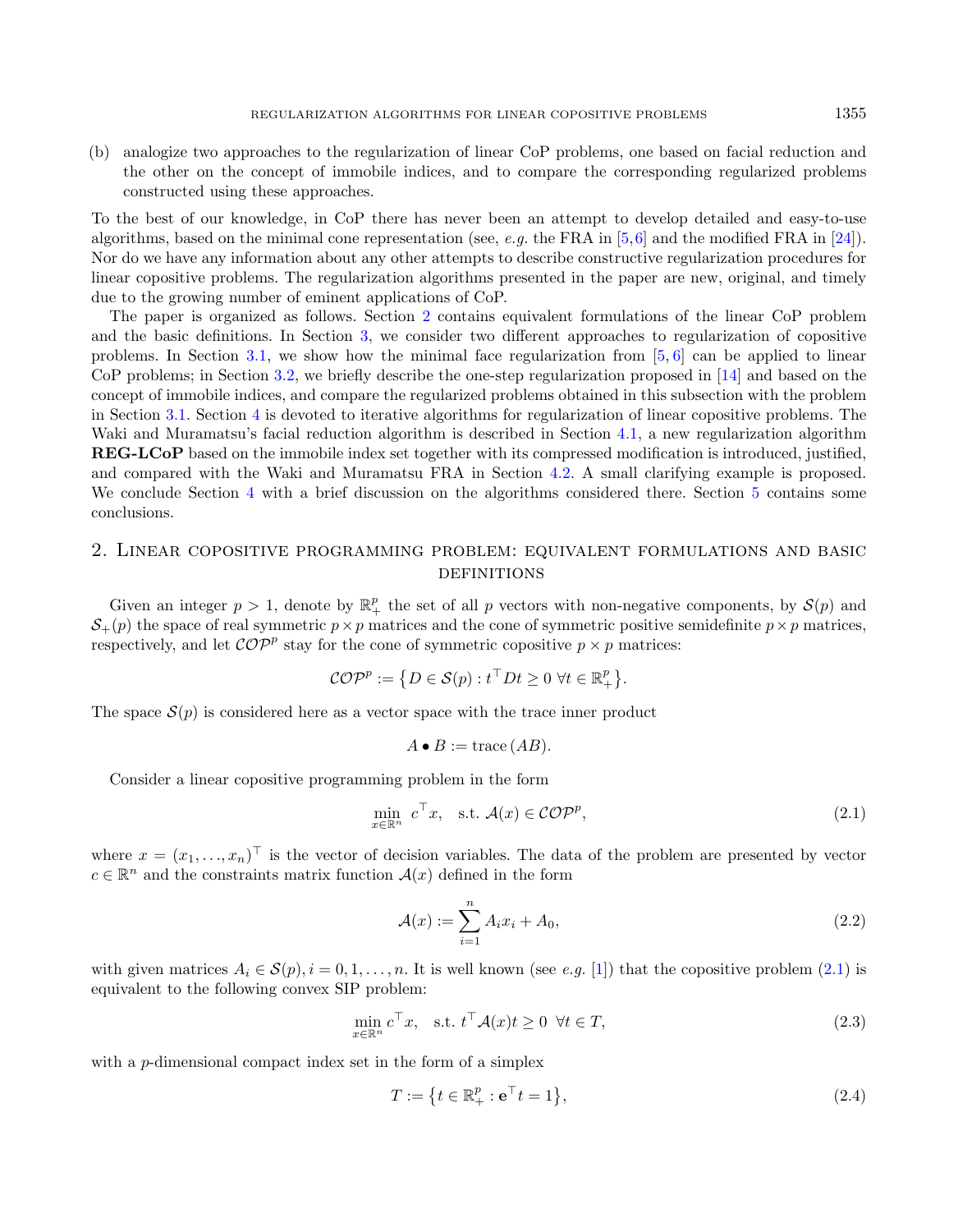where  $\mathbf{e} = (1, 1, \dots, 1)^\top \in \mathbb{R}^p$ .

Denote by X the feasible set of the equivalent problems  $(2.1)$  and  $(2.3)$ :

<span id="page-3-3"></span><span id="page-3-0"></span>
$$
X := \{ x \in \mathbb{R}^n : \mathcal{A}(x) \in \mathcal{COP}^p \} = \{ x \in \mathbb{R}^n : t^\top \mathcal{A}(x) t \ge 0 \ \forall t \in T \}. \tag{2.5}
$$

In what follows, we will suppose that  $X \neq \emptyset$ . Evidently, the set X is convex.

<span id="page-3-8"></span>**Remark 2.1.** Since  $X \neq \emptyset$ , then without loss of generality, we can consider that  $A_0 \in \mathcal{COP}^p$ . Indeed, by fixing a feasible solution  $y \in X$  and substituting the variable x by a new variable  $z: = x - y$ , we can replace the original problem  $(2.1)$  by the following one in terms of z:

<span id="page-3-4"></span>
$$
\min_{z \in \mathbb{R}^n} c^\top z, \quad \text{s.t. } \bar{\mathcal{A}}(z) \in \mathcal{C} \mathcal{O} \mathcal{P}^p,
$$

with  $\bar{A}(z) := \sum_{i=1}^n A_i z_i + \bar{A}_0, \ \bar{A}_0 := \mathcal{A}(y) \in \mathcal{C} \mathcal{O} \mathcal{P}^p$ .

According to the commonly used definition, the constraints of the copositive problem [\(2.1\)](#page-2-1) satisfy the Slater condition if

$$
\exists \ \bar{x} \in \mathbb{R}^n \ \text{such that} \ \mathcal{A}(\bar{x}) \in \text{int } \mathcal{COP}^p = \{ D \in \mathcal{S}(p) : t^\top D t > 0 \ \forall t \in \mathbb{R}_+^p, \ t \neq \mathbf{0} \}. \tag{2.6}
$$

Here int  $\beta$  stays for the interior of a set  $\beta$ .

Following [\[11,](#page-18-15) [14\]](#page-18-17), let's define the set of normalized immobile indices  $T_{im}$  in problem [\(2.1\)](#page-2-1):

<span id="page-3-1"></span>
$$
T_{im} := \left\{ t \in T : t^{\top} \mathcal{A}(x)t = 0 \quad \forall x \in X \right\}.
$$
\n
$$
(2.7)
$$

In what follows, the elements of the set  $T_{im}$  are called immobile indices.

The following lemma follows from Proposition 1 and Lemma 1 in [\[14\]](#page-18-17).

**Lemma 2.2.** Given the linear copositive problem  $(2.1)$ ,

- (i) the Slater condition [\(2.6\)](#page-3-0) is equivalent to the emptiness of the set  $T_{im}$ ,
- (ii) the normalized immobile index set  $T_{im}$  is either empty or can be represented as a union of a finite number of convex closed bounded polyhedra.

For a vector  $t = (t_k, k \in P)^{\top} \in \mathbb{R}_+^p$  with  $P := \{1, 2, ..., p\}$ , define the sets

$$
P_+(t) := \{ k \in P : t_k > 0 \}, \ P_0(t) := P \setminus P_+(t).
$$

Given a set  $\mathcal B$  and a point  $l = (l_k, k \in P)^{\top}$  in  $\mathbb R^p$ , denote by  $\rho(l, \mathcal B)$  the distance between these set and point,  $\rho(l, \mathcal{B}) := \min_{\tau \in \mathcal{B}} \sum_{k \in P} |l_k - \tau_k|$ , and by conv $\mathcal{B}$  the convex hull of the set  $\mathcal{B}$ .

Suppose that in problem  $(2.1)$ , the normalized immobile index set  $T_{im}$  is non-empty. Consider a finite nonempty subset of  $T_{im}$ :

<span id="page-3-7"></span><span id="page-3-6"></span><span id="page-3-2"></span>
$$
V = \{\tau(i), \ i \in I\} \subset T_{im}, \ 0 < |I| < \infty. \tag{2.8}
$$

For this set, define the following number and sets:

$$
\sigma(V) := \min\{\tau_k(i), \ k \in P_+(\tau(i)), \ i \in I\} > 0,\tag{2.9}
$$

$$
\Omega(V) := \{ t \in T : \rho(t, \text{conv} V) \ge \sigma(V) \},\tag{2.10}
$$

$$
\mathcal{X}(V) := \left\{ x \in \mathbb{R}^n : \mathcal{A}(x)\tau(i) \ge 0 \quad \forall i \in I; \ t^\top \mathcal{A}(x)t \ge 0 \quad \forall t \in \Omega(V) \right\}.
$$
 (2.11)

In [\[12\]](#page-18-16), the following theorem is proved (see Thm. 7.1 in [\[12\]](#page-18-16)).

<span id="page-3-5"></span>**Theorem 2.3.** Consider problem  $(2.1)$  with the feasible set X. For any subset  $(2.8)$  of the set of normalized immobile indices of this problem, the equality  $X = \mathcal{X}(V)$ , holds true, where the set  $\mathcal{X}(V)$  is defined in [\(2.11\)](#page-3-2).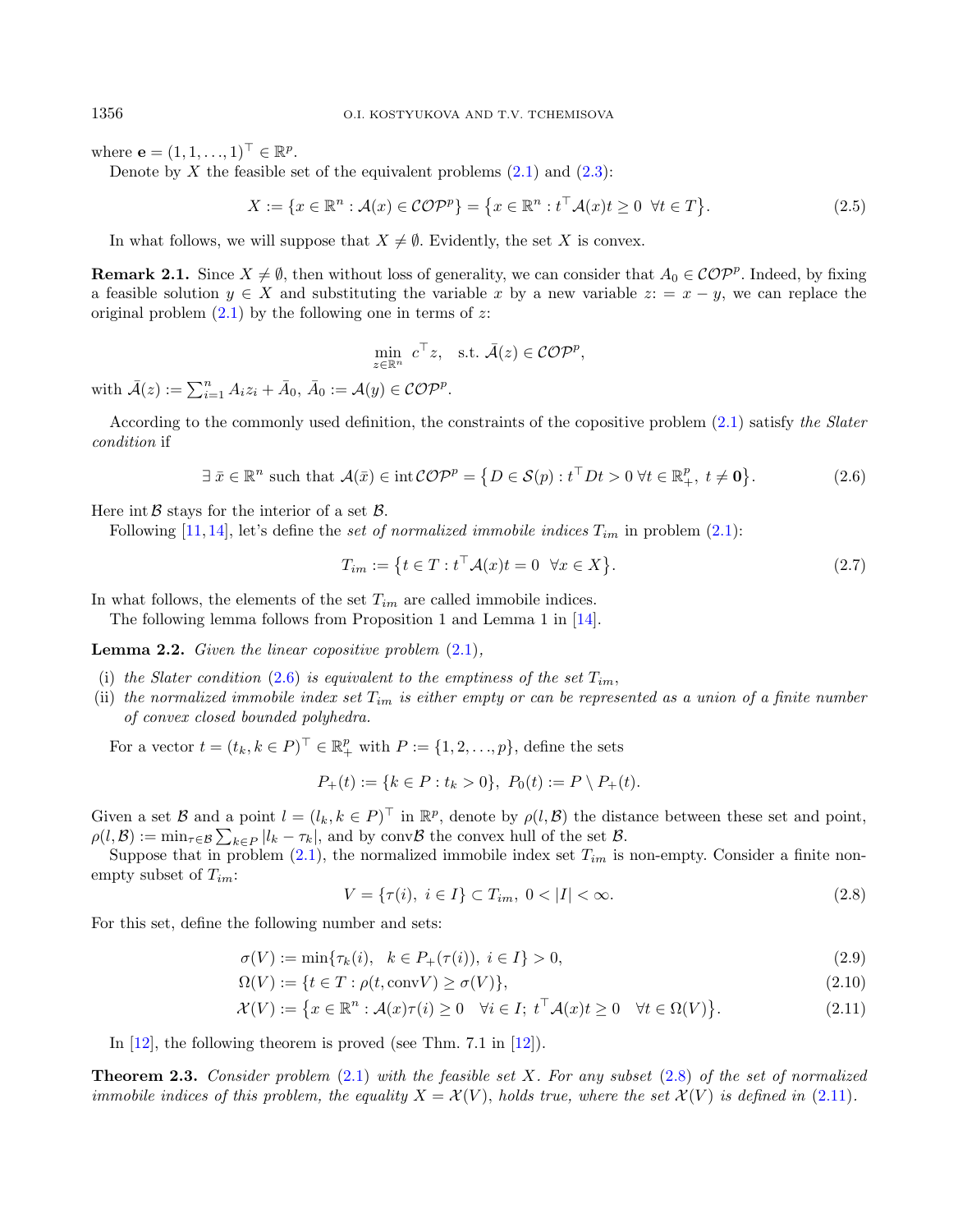<span id="page-4-6"></span>Let  $\{e_k, k \in P\}$  be the standard basis of  $\mathbb{R}^p$ .

In what follows we will need the following proposition.

**Proposition 2.4.** For any  $\tau \in T_{im}$ , the following relations hold true:

$$
e_k^{\top} \mathcal{A}(x)\tau = 0 \quad \forall k \in P_+(\tau), \qquad e_k^{\top} \mathcal{A}(x)\tau \ge 0 \quad \forall k \in P_0(\tau), \quad \forall x \in X. \tag{2.12}
$$

Proof. Remind that

<span id="page-4-5"></span><span id="page-4-2"></span>
$$
t^{\top} \mathcal{A}(x)t \ge 0 \quad \forall t \in T, \quad \forall x \in X,
$$
\n
$$
(2.13)
$$

and by definition, for any vector  $\tau \in T_{im}$ , we have  $\tau^\top A(x) \tau = 0 \ \forall x \in X$ . Hence, for any  $x \in X$ , this vector  $\tau$  is an optimal solution to the following quadratic programming problem:

$$
QP : \min t^\top \mathcal{A}(x)t \text{ s.t. } t \in T.
$$

Notice that relations [\(2.12\)](#page-4-2) are nothing else than the first order necessary optimality conditions for the vector  $\tau$  in problem (QP). The proposition is proved.

# 3. Regularization of copositive problems

<span id="page-4-0"></span>In this section, first, we remind a known regularization approach developed in [\[5,](#page-18-9) [6\]](#page-18-10) for conic optimization problems and based on the concept of the minimal face. We briefly describe how this approach can be applied to linear CoP problems. After, for the copositive problem [\(2.1\)](#page-2-1), we present another regularization approach based on the concept of immobile indices and compare the regularized problems obtained using two considered approaches.

#### <span id="page-4-1"></span>3.1. Minimal face regularization

Let us, first, recall the necessary terms and notions.

<span id="page-4-3"></span>For a given cone  $\mathbf{F} \subset \mathcal{S}(p)$ , its dual cone is defined as follows:

$$
\mathbf{F}^* := \{ D \in \mathcal{S}(p) : D \bullet B \ge 0 \ \forall B \in \mathbf{F} \}.
$$

By definition, a convex subset **F** of the cone  $\mathcal{COP}^p$  is its face if for any  $x \in \mathcal{COP}^p$ ,  $y \in \mathcal{COP}^p$ , the inclusion  $x + y \in \mathbf{F}$  implies  $x \in \mathbf{F}$ ,  $y \in \mathbf{F}$ . It is evident that any face of the cone  $\mathcal{COP}^p$  is also a cone.

Given the copositive problem [\(2.1\)](#page-2-1) with the feasible set X presented in [\(2.5\)](#page-3-3), let  $\mathbf{F}_{\text{min}}$  be the smallest (by inclusion) face of  $\mathcal{COP}^p$  containing a set  $\mathcal D$  defined in terms of the constraints of this problem as follows:

<span id="page-4-4"></span>
$$
\mathcal{D} := \{ \mathcal{A}(x), \ x \in X \}. \tag{3.1}
$$

In what follows, the face  $\mathbf{F}_{\text{min}}$  will be called the minimal face of the optimization problem [\(2.1\)](#page-2-1).

Generally speaking, for the copositive problem  $(2.1)$ , the approach suggested in  $[5, 6]$  $[5, 6]$  $[5, 6]$ , is to replace the constraint  $\mathcal{A}(x) \in \mathcal{COP}^p$  with an equivalent constraint  $\mathcal{A}(x) \in \mathbf{F}_{\text{min}}$ . The resulting regularized problem takes the form

$$
\min_{x \in \mathbb{R}^n} c^\top x, \quad \text{s.t. } \mathcal{A}(x) \in \mathbf{F}_{\text{min}}.\tag{3.2}
$$

The dual problem to [\(3.2\)](#page-4-3) can be written in the form

$$
\max_{U \in \mathcal{S}(p)} -A_0 \bullet U, \text{ s.t. } A_j \bullet U = c_j \ \forall j = 1, ..., n; \ U \in \mathbf{F}_{\min}^*,
$$
\n(3.3)

where  $\mathbf{F}_{\text{min}}^{*}$  is the dual cone to the cone  $\mathbf{F}_{\text{min}}.$ 

It is proved in  $[5,6]$  $[5,6]$ , that the constraints of problem  $(3.2)$  satisfy the *generalized Slater condition*: there exists  $\bar{x} \in X$  such that  $\mathcal{A}(\bar{x}) \in \text{relint } \mathbf{F}_{\text{min}}$  and hence the duality gap between the dual problems [\(3.2\)](#page-4-3) and [\(3.3\)](#page-4-4) vanishes. Here relint  $\beta$  stays for the relative interior of a set  $\beta$ .

Unfortunately, there is no information available about how to explicitly construct the cones  $F_{\min}$  and  $F_{\min}^*$ in a general case and, in particular, in the case of copositive problems.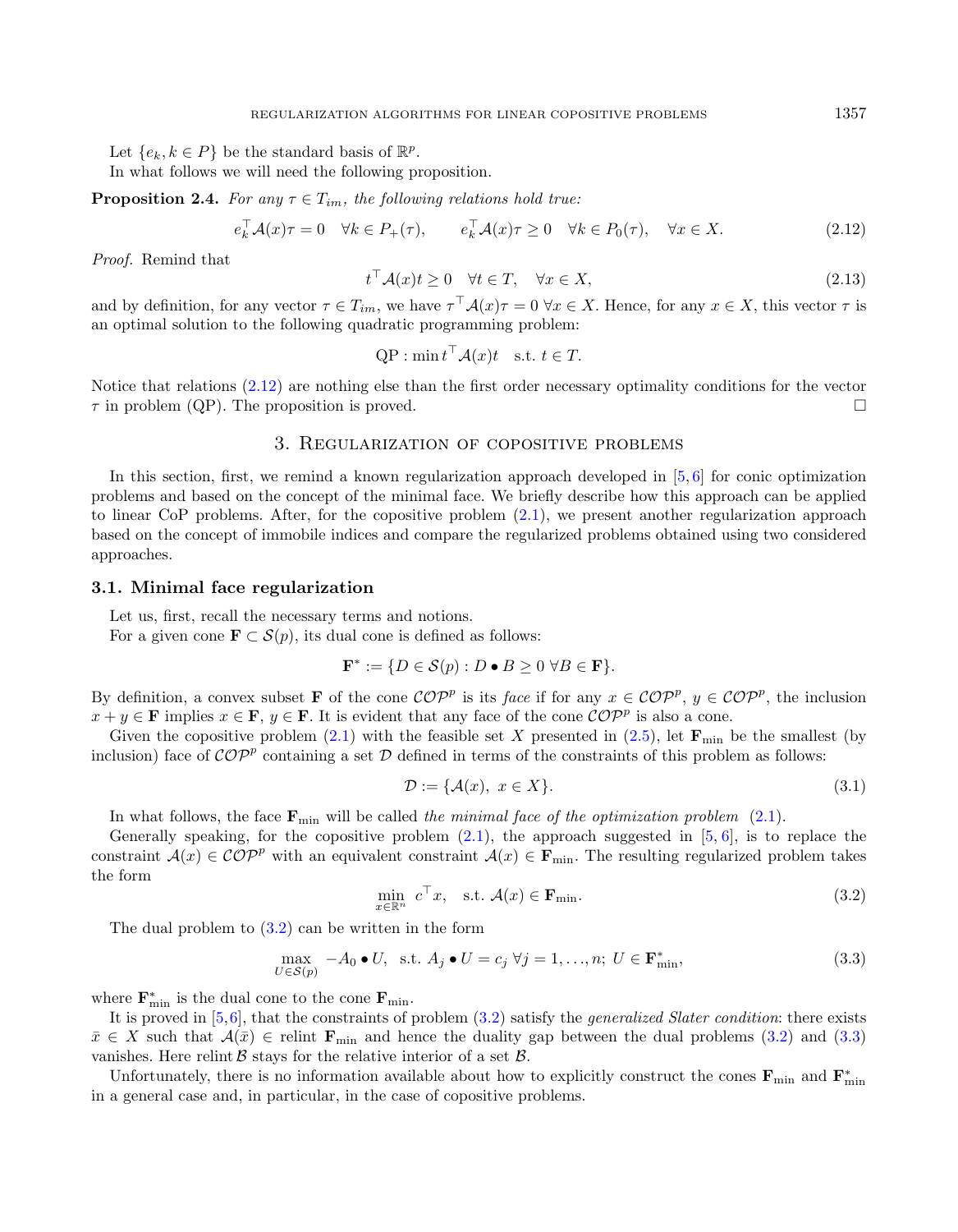## <span id="page-5-0"></span>3.2. One-step regularization based on the concept of immobile indices

In our paper [\[14\]](#page-18-17), for the copositive problem [\(2.1\)](#page-2-1), we obtained a regularized dual problem that is different from [\(3.3\)](#page-4-4). The construction of this dual is based on the concept of immobile indices and can be thought of as one-step regularization because it contains a unique step.

Consider the copositive problem  $(2.1)$ . Let  $T_{im}$  be the normalized set of immobile indices of this problem defined in  $(2.7)$ .

If  $T_{im} = \emptyset$ , then problem [\(2.1\)](#page-2-1) satisfies the Slater condition, which means that it is already regular and no regularization is required. Now, suppose that  $T_{im} \neq \emptyset$ . In this case, the Slater condition is not satisfied and the problem is not regular. Let us describe how one can convert problem [\(2.1\)](#page-2-1) into a regularized one.

Consider the set conv  $T_{im}$  and the set W of all vertices of conv  $T_{im}$ :

<span id="page-5-6"></span><span id="page-5-4"></span><span id="page-5-3"></span><span id="page-5-1"></span>
$$
W := \{t(j), \ j \in J\}, \ 0 < |J| < \infty. \tag{3.4}
$$

Suppose that the elements  $t(j)$ ,  $j \in J$ , of the set W are known. Then we can regularize problem [\(2.1\)](#page-2-1) in just one step.

In fact, it follows from Theorem [2.3](#page-3-5) above and Theorem 3.2 and Corollary 3.3 in [\[12\]](#page-18-16), that the set  $X$  of feasible solutions of the original problem [\(2.1\)](#page-2-1) coincides with the set of feasible solutions of the following system:

$$
t^{\top} A(x)t \ge 0 \quad \forall t \in \Omega(W); \qquad A(x)t(i) \ge 0 \quad \forall i \in J,
$$

and the next condition is satisfied:

$$
\exists \ \bar{x} \in X \ \text{ such that } t^\top \mathcal{A}(\bar{x})t > 0 \ \forall t \in \Omega(W). \tag{3.5}
$$

Here the set  $\Omega(W)$  is defined by the rules  $(2.10)$  with  $V = W$ .

Consequently, the original copositive problem [\(2.1\)](#page-2-1) is equivalent to the following SIP problem:

$$
\min_{x \in \mathbb{R}^n} c^\top x,\tag{3.6}
$$

$$
\text{s.t. } t^\top \mathcal{A}(x)t \ge 0 \quad \forall t \in \Omega(W), \tag{3.7}
$$

<span id="page-5-5"></span><span id="page-5-2"></span>
$$
\mathcal{A}(x)t(i) \ge 0 \quad \forall i \in J. \tag{3.8}
$$

Problem  $(3.6)$ – $(3.8)$  can be considered as a *regularized* primal problem since

- it possesses a finite number of linear inequality constraints  $(3.8)$ ,
- the first group of constraints  $(3.7)$ , satisfies the Slater type condition  $(3.5)$ ,
- the set  $\Omega(W)$  is compact.

Let us stress that in problem [\(3.6\)](#page-5-1)–[\(3.8\)](#page-5-2), the infinite index set  $\Omega(W)$  is obtained by removing the set  $T_{im}$ together with the  $\sigma(W)$ -neighborhood of its convex hull, from the original index set T. Note here that the set  $\Omega(W)$ 

- (a) is explicitly constructed by the rules [\(2.9\)](#page-3-7), [\(2.10\)](#page-3-6), using the finite set  $W = \{t(j), j \in J\}$  of vertices of  $\mathrm{conv}T_{im},$
- (b) does not contain the set conv $T_{im}$ .
- (c) may be sufficiently small.

All these properties may be useful for numerical solving the problem  $(3.6)$ – $(3.8)$ .

It is evident that problem  $(3.6)$ – $(3.8)$  can be written in the equivalent conic form

$$
\min_{x \in \mathbb{R}^n} c^\top x, \quad \text{s.t. } \mathcal{A}(x) \in \mathcal{K}_0,\tag{3.9}
$$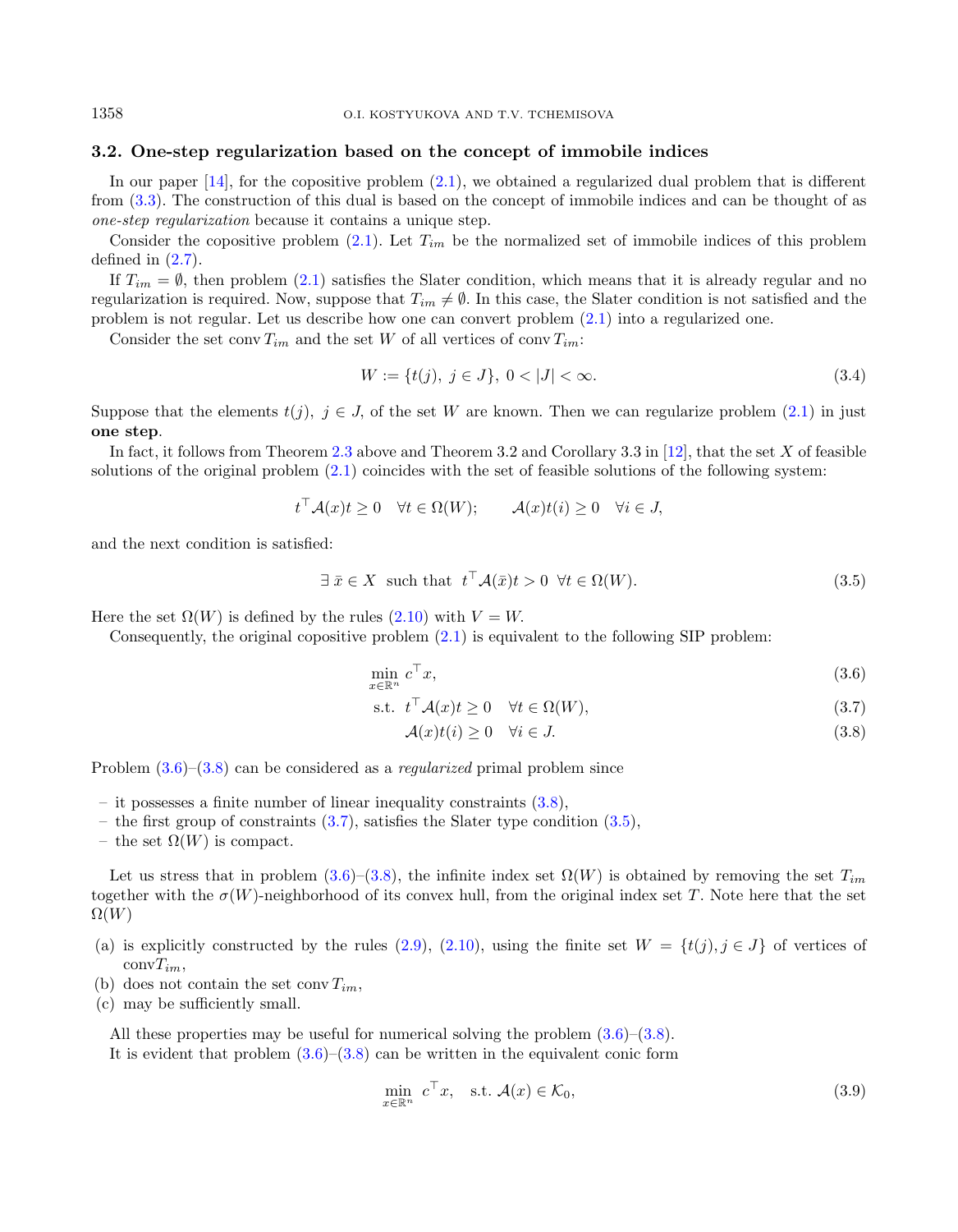where

<span id="page-6-0"></span>
$$
\mathcal{K}_0 := \left\{ D \in \mathcal{S}(p) : t^\top D t \ge 0 \quad \forall t \in \Omega(W); \qquad Dt(j) \ge 0 \quad \forall j \in J \right\}.
$$

It can be shown that  $\mathcal{K}_0 \subset \mathcal{COP}^p$ .

The dual problem to  $(3.9)$  is as follows:

$$
\max_{U \in \mathcal{S}(p)} -A_0 \bullet U, \text{ s.t. } A_j \bullet U = c_j \quad \forall j = 1, ..., n; U \in \mathcal{K}_0^*.
$$
\n(3.10)

In the problem above,  $\mathcal{K}_0^*$  is the dual cone to  $\mathcal{K}_0$  and has the form

<span id="page-6-3"></span>
$$
\mathcal{K}_0^* = \text{cl}\{D \in \mathcal{S}(p) : D \in \mathcal{CP}(W) \oplus \mathcal{P}^*\},\tag{3.11}
$$

where

$$
CP(W) := \text{conv}\lbrace t t^{\top} : t \in \Omega(W)\rbrace,
$$
  

$$
\mathcal{P}^* := \left\lbrace D \in \mathcal{S}(p) : D = \sum_{j \in J} (\lambda(j)(t(j))^{\top} + t(j)(\lambda(j))^{\top}), \lambda(j) \ge 0 \quad \forall j \in J \right\rbrace.
$$

Here and in what follows, for given sets  $\mathcal B$  and  $\mathcal G$ , cl  $\mathcal B$  denotes the closure of the set  $\mathcal B$  and  $\mathcal B \oplus \mathcal G$  stays for the Minkowski sum of the corresponding two sets.

Notice that for the pair of dual conic problems  $(3.9)$  and  $(3.10)$ , the duality gap is zero.

As it was shown in  $[12]$ , the cone  $(3.11)$  in problem  $(3.10)$  can be replaced by the following one (which has a more explicit form since it does not contain the closure operator):

$$
\mathbf{K}_0^* := \{ D \in \mathcal{S}(p) : D \in \mathcal{C} \mathcal{P}^p \oplus \mathcal{P}^* \},
$$

where  $\mathcal{CP}^p$  denotes the set of completely positive matrices:

<span id="page-6-2"></span>
$$
\mathcal{CP}^p := \text{conv}\{tt^\top : t \in \mathbb{R}_+^p\},\tag{3.12}
$$

and there is no duality gap for problem  $(3.9)$  and its dual problem in the form  $(3.10)$  with  $\mathcal{K}_0^*$  replaced by  $\mathbf{K}_0^*$ .

Note that the cones  $\mathcal{K}_0$  and  $\mathbf{K}_0^*$  are explicitly described in terms of indices  $(3.4)$  and this is an advantage of the approach presented here over the one from [3.1.](#page-4-1)

The only drawback of the regularization procedure described here is the following: to apply the one-step regularization, one needs to know the finite number of indices [\(3.4\)](#page-5-6) which are the vertices of the set conv  $T_{im}$ .

Let us show that the regularized primal problem  $(3.9)$  can be modified as follows:

$$
\min_{x \in \mathbb{R}^n} c^\top x, \quad \text{s.t. } \mathcal{A}(x) \in \overline{\mathcal{K}}_0,\tag{3.13}
$$

where

$$
\overline{\mathcal{K}}_0 = \left\{ D \in S(p) : t^\top D t \ge 0 \quad \forall t \in \Omega(W), \qquad e_k^\top D t(j) = 0 \quad \forall k \in P_+(t(j)), \right\}
$$
  

$$
e_k^\top D t(j) \ge 0 \quad \forall k \in P \setminus P_+(t(j)), \quad \forall j \in J \right\}.
$$

In fact, due to Theorem [2.3](#page-3-5) we have  $X = \{x \in \mathbb{R}^n : \mathcal{A}(x) \in \mathcal{K}_0\}$ . It is evident that  $\overline{\mathcal{K}}_0 \subset \mathcal{K}_0$  and hence  $\{x \in \mathbb{R}^n : A(x) \in \overline{\mathcal{K}}_0\} \subset X$ . On the other hand, taking into account the inclusion  $\{t(j), j \in J\} \subset T_{im}$  and Propo-sition [2.4,](#page-4-5) we conclude that  $X \subset \{x \in \mathbb{R}^n : \mathcal{A}(x) \in \overline{\mathcal{K}}_0\}$ . Hence we have shown that  $X = \{x \in \mathbb{R}^n : \mathcal{A}(x) \in \overline{\mathcal{K}}_0\}$ and, consequently, in problem [\(3.9\)](#page-5-5) the cone  $\mathcal{K}_0$  can be replaced by the cone  $\overline{\mathcal{K}}_0$ .

Note that the inclusions  $\overline{\mathcal{K}}_0 \subset \mathcal{K}_0$  and  $\mathcal{K}_0 \subset \mathcal{COP}^p$  imply  $\overline{\mathcal{K}}_0 \subset \mathcal{COP}^p$ .

<span id="page-6-1"></span>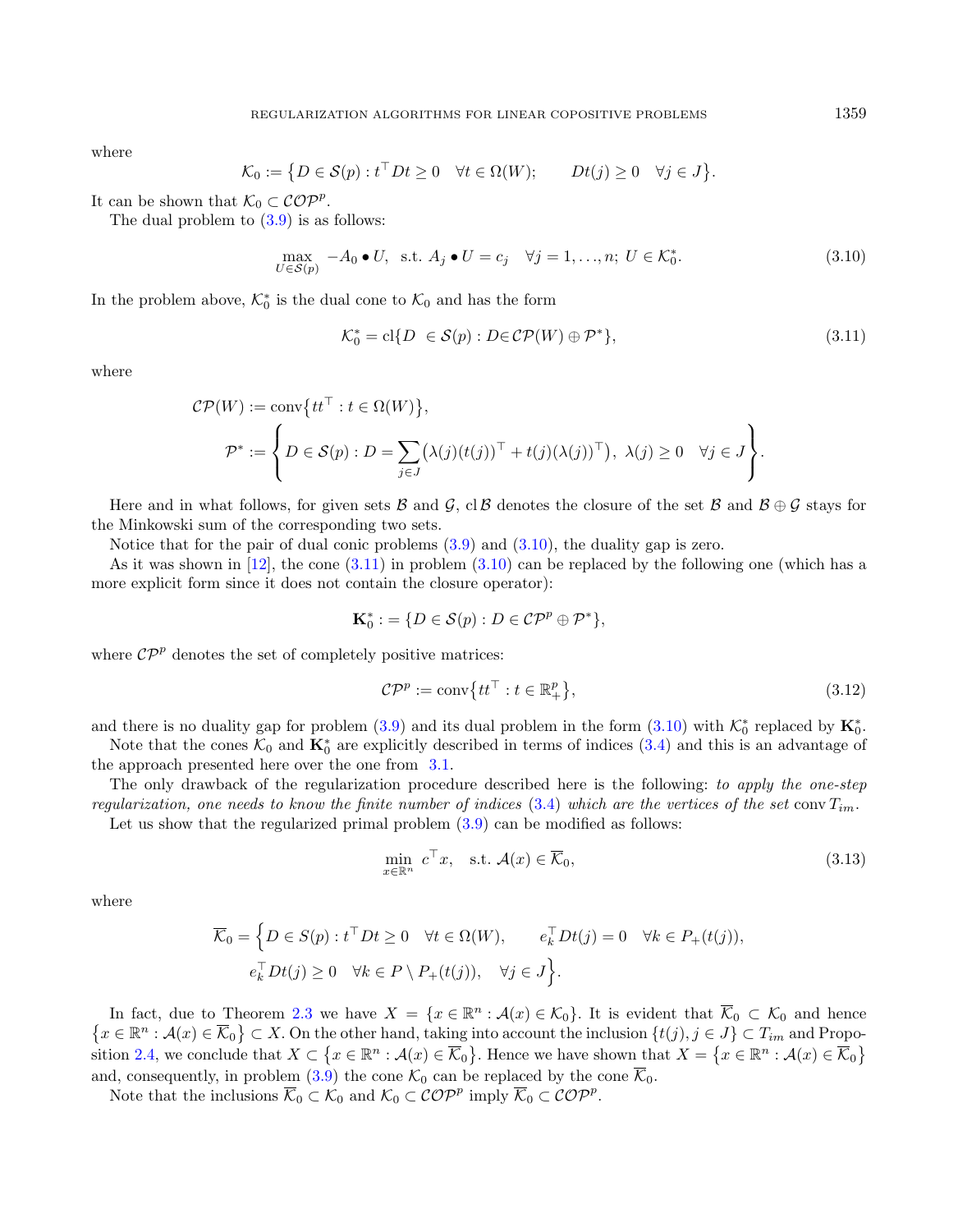To show that the regularizations presented above are themselves deeply connected, let us give an explicit description of the minimal face  $\mathbf{F}_{\min}$  in terms of the vertices of the set conv  $T_{im}$  and the index sets  $M(j), j \in J$ , defined as:

$$
M(j) := \{ k \in P : e_k^{\top} \mathcal{A}(x)t(j) = 0 \quad \forall x \in X \}, \ j \in J. \tag{3.14}
$$

The following theorem can be proved (see the results obtained in [\[12\]](#page-18-16)).

<span id="page-7-1"></span>**Theorem 3.1.** Given the copositive problem [\(2.1\)](#page-2-1), let  $\{t(j), j \in J\}$  be the (finite) set of all vertices of the set conv  $T_{im}$ . Then the minimal face  $\mathbf{F}_{min}$  of this problem can be described in two equivalent forms

$$
\mathbf{F}_{\min} = K_{\min}(1) := \{ D \in \mathcal{COP}^p : e_k^{\top} Dt(j) = 0 \quad \forall k \in M(j), \quad \forall j \in J \}, \text{ and}
$$
  
\n
$$
\mathbf{F}_{\min} = K_{\min}(2) := \{ D \in \mathcal{COP}^p : e_k^{\top} Dt(j) = 0 \quad \forall k \in M(j), e_k^{\top} Dt(j) \ge 0 \quad \forall k \in P \setminus M(j), \quad \forall j \in J \}.
$$

Now, having described the minimal face  $\mathbf{F}_{\text{min}}$  *via* immobile indices, we can compare the regularized problems [\(3.2\)](#page-4-3), [\(3.9\)](#page-5-5), and [\(3.13\)](#page-6-2) in more detail.

The regularized problem [\(3.2\)](#page-4-3) is formulated using the facial reduction approach to the copositive problem  $(2.1)$  and the regularized problems  $(3.9)$  and  $(3.13)$  are obtained using the immobile indices of this problem. The difference between these three problems is that in problem [\(3.2\)](#page-4-3), the constraint set is determined by the minimal face  $\mathbf{F}_{\text{min}}$ , while the constraints of problem [\(3.9\)](#page-5-5) are formulated with the help of the cone  $\mathcal{K}_0$ , and the constraints of problem  $(3.13)$  use the cone  $\overline{\mathcal{K}}_0$ .

It should be noticed that the minimal face  $\mathbf{F}_{\text{min}}$  and the cones  $\mathcal{K}_0$  and  $\overline{\mathcal{K}}_0$  satisfy the inclusions

$$
\mathbf{F}_{\min} \subset \overline{\mathcal{K}}_0 \subset \mathcal{K}_0.
$$

At the same time, the cones  $\mathbf{F}_{\text{min}}$  and  $\overline{\mathcal{K}}_0$  are faces of the cone of copositive matrices  $\mathcal{COP}^p$ , while the cone  $\mathcal{K}_0$ is generally not. In addition, one can show that  $\overline{\mathcal{K}}_0$  is an exposed face while the face  $\mathbf{F}_{\min}$  as a whole is not.

For each of the conic problems mentioned above, we face certain challenges caused by the troubles associated with the *concrete construction* of the respective cones. For example, for the copositive problem  $(2.1)$ , the following difficulties should be mentioned:

- to define the cones  $\mathcal{K}_0$  and  $\overline{\mathcal{K}}_0$ , the elements  $t(j), j \in J$ , of the finite set of indices [\(3.4\)](#page-5-6) should be known;
- as far as we know, there are no explicit procedures for constructing the minimal face  $\mathbf{F}_{\text{min}}$  and its dual cone  $\mathbf{F}_{\text{min}}^*$ .

Theorem [3.1](#page-7-1) shows how the minimal face  $\mathbf{F}_{\min}$  can be represented in the form of the cones  $K_{\min}(1)$  and  $K_{\text{min}}(2)$  via immobile indices. Notice that to construct these cones, one has to find not only the set of indices  $(3.4)$ , but also the corresponding sets  $M(j), j \in J$ , defined in  $(3.14)$ .

As mentioned above, regularity is an important property of optimization problems. As a rule, the regularity of copositive problems is characterized by the Slater condition. In this regard, it is important to note that the regularized problem [\(3.2\)](#page-4-3) satisfies the generalized Slater condition while the regularized problems [\(3.9\)](#page-5-5) and [\(3.13\)](#page-6-2) obtained here satisfy the Slater type condition [\(3.5\)](#page-5-4). This difference can be important for further study of linear CoP problems, as well as for the development of stable numerical methods for them.

#### <span id="page-7-0"></span>4. Iterative algorithms for regularization of linear copositive problems

In Section [3,](#page-4-0) we considered general schemes of two theoretical methods that made it possible to obtain regularizations of the linear copositive problem [\(2.1\)](#page-2-1). In each of these schemes, we meet some difficulties associated with explicit representations of the respective "regularized" feasible cones and their dual ones. In this section, we consider and compare two different approaches to regularization aimed at overcoming these difficulties by using algorithmic procedures.

<span id="page-7-2"></span>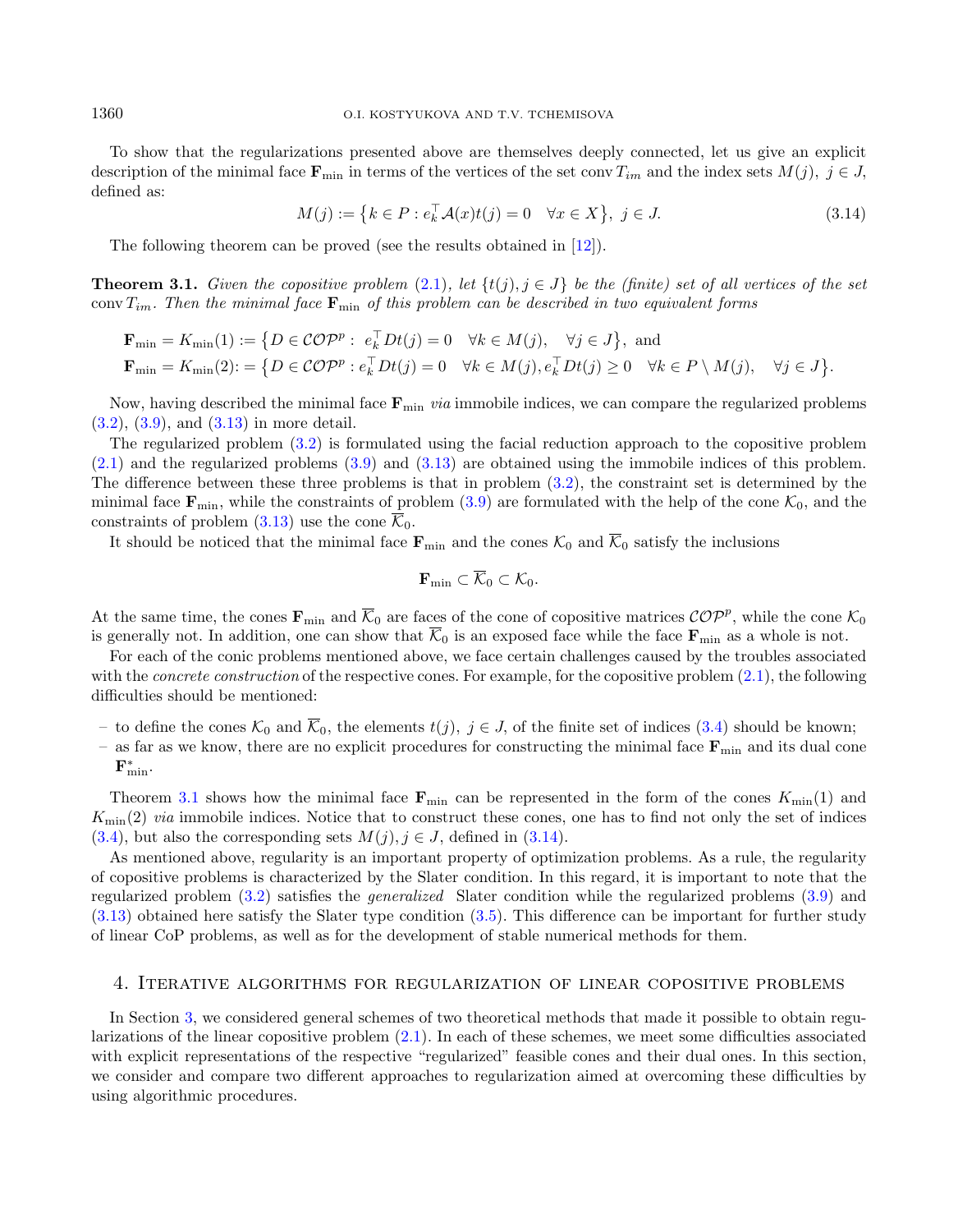## <span id="page-8-0"></span>4.1. Waki and Muramatsu's facial reduction algorithm

In [\[24\]](#page-18-12) for linear conic problems, a regularization algorithm was proposed by Waki and Muramatsu. This algorithm can be thought of as the Facial Reduction Algorithm (FRA) from [\[5,](#page-18-9) [6\]](#page-18-10), applied to linear conic problems in finite-dimensional spaces.

Let us describe the algorithm from  $[24]$  for the linear copositive problem  $(2.1)$  with the matrix constraint function  $\mathcal{A}(x)$  defined in [\(2.2\)](#page-2-3). Recall that here we suppose that problem [\(2.1\)](#page-2-1) is feasible. Then, according to Remark [2.1,](#page-3-8) we can assume that  $A_0 \in \mathcal{COP}^p$ .

Denote

$$
\operatorname{Ker} \mathcal{A} := \{ D \in \mathcal{S}(p) : A_j \bullet D = 0 \quad \forall j = 0, 1, ..., n \}.
$$

As above, let  $\mathcal{F}^*$  denote the dual cone of a given cone  $\mathcal{F} \subset \mathcal{S}(p)$ .

For a given feasible copositive problem  $(2.1)$ , starting with  $\mathcal{COP}^p$ , the Waki and Muramatsu's algorithm repeatedly finds smaller faces of  $\mathcal{COP}^p$  until it stops with the minimal face  $\mathbf{F}_{\text{min}}$ .

# Waki and Muramatsu's FRA for the copositive problem [\(2.1\)](#page-2-1)

**Step 1.** Set  $i: = 0$  and  $\mathcal{F}_0 := \mathcal{COP}^p$ . **Step 2.** If  $\text{Ker}\mathcal{A} \cap \mathcal{F}_i^* \subset \text{span}\{Y_1, \ldots, Y_i\}$ , then STOP:  $\mathbf{F}_{\min} = \mathcal{F}_i$ . **Step 3.** Find  $Y_{i+1} \in \text{Ker} \mathcal{A} \cap \mathcal{F}_i^* \setminus \text{span}\{Y_1, \ldots, Y_i\}.$ **Step 4.** Set  $\mathcal{F}_{i+1}$ : =  $\mathcal{F}_i \cap \{Y_{i+1}\}^{\perp}$  and  $i := i + 1$ , and go to step 2.

The description of the algorithm is very simple but, in practice, its implementation presents serious difficulties which arise on step 2 and especially on step 3. As the matter of fact, in the case of the copositive problem  $(2.1)$ , the fulfillment of step 3 is hard already on the first two iterations.

Let us consider the initial iteration when  $i = 0$ . On step 3, one has to find a matrix  $Y_1 \in \text{Ker} \mathcal{A} \cap \mathcal{F}_0^*$ . Since  $\mathcal{F}_0 = \mathcal{C} \mathcal{O} \mathcal{P}^p$ , then at the current iteration  $(i = 0)$  we know the explicit description of the dual cone for  $\mathcal{F}_0$ :  $\mathcal{F}_0^* = \mathcal{C} \mathcal{P}^p$ , where the cone  $\mathcal{C} \mathcal{P}^p$  is defined in [\(3.12\)](#page-6-3). Therefore, the matrix  $Y_1$  should have the form

$$
Y_1 = \sum_{i \in I_1} t(i)(t(i))^{\top}, \ t(i) \ge 0, \ t(i) \ne 0 \quad \forall i \in I_1, \ 0 < |I_1| \le p(p+1)/2,
$$

and the condition  $\sum_{i \in I_1} (t(i))^{\top} A_i t(i) = 0 \quad \forall j = 0, 1, ..., n$ , has to be satisfied. At the next iteration  $(i = 1)$ , one is looking for a matrix  $Y_2$  such that

**C1:**  $Y_2 \in \mathcal{F}_1^* = \text{cl}\{D \in \mathcal{S}(p) : D \in \mathcal{C}P^p \oplus \alpha Y_1, \alpha \in \mathbb{R}\},\$ C2:  $Y_2 \notin \text{span}\{Y_1\},\$ **C3:**  $A_j \bullet Y_2 = 0 \quad \forall j = 0, 1, ..., n.$ 

The first difficulty arises when trying to satisfy the condition C1, as there is no explicit description of the set  $\mathcal{F}_{1}^{*}$ . Notice that this set is defined using the closure operator, this operator being essential for the definition of  $\mathcal{F}_1^*$ . Therefore, in general, for a matrix  $Y_2$  satisfying the condition C1, it may happen that  $Y_2 \notin$  ${D \in \mathcal{S}(p) : D \in \mathcal{CP}^p \oplus \alpha Y_1, \ \alpha \in \mathbb{R}}.$ 

In [\[24\]](#page-18-12), there is also no any indication of how to find a matrix  $Y_2$  satisfying the conditions C2 and C3. Notice that the fulfillment of these conditions is a non-trivial task as well.

Thus, we can state that although the reported in [\[24\]](#page-18-12) FRA is an easy-to-describe method, its practical implementation is not constructively described, which makes it difficult to apply. There is no information concerning which form should have the matrix  $Y_i$  at the *i*-th iteration ( $i \geq 1$ ) of the algorithm and how to meet the conditions C1–C3 for it.

#### <span id="page-8-1"></span>4.2. A regularization based on the immobile indices

Here we will describe and justify a distinct algorithm for regularization of the copositive problem [\(2.1\)](#page-2-1). This algorithm has a similar structure to the Waki and Muramatsu's FRA considered in Sectio[n4.1](#page-8-0) but is based on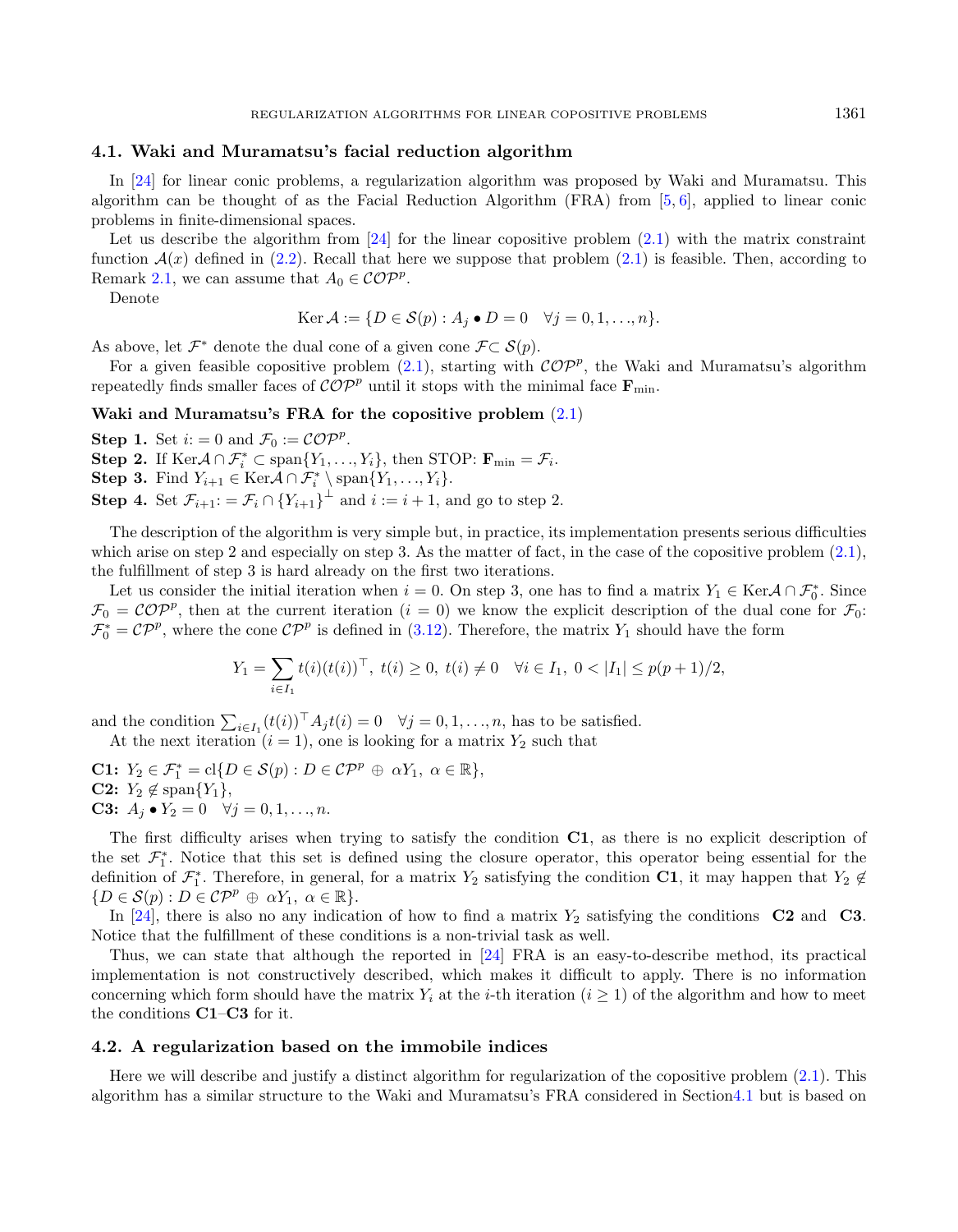the concept of immobile indices and described in more detail, being, therefore, more constructive. Note from the outset that although our algorithm exploits the properties of the set of immobile indices, it does not require the initial knowledge of either this set or the vertices of its convex hull.

#### <span id="page-9-4"></span>4.2.1. Algorithm REG-LCoP (REGularization of Linear Copositive Problems)

Consider the copositive problem in the form [\(2.1\)](#page-2-1).

<span id="page-9-3"></span>**Iteration**  $\#$  **0.** Using data of the original problem [\(2.1\)](#page-2-1), let us form the following regular SIP problem:

<span id="page-9-2"></span>
$$
\text{SIP}_0: \min_{(x,\mu)\in\mathbb{R}^{n+1}} \mu, \text{ s.t. } t^\top \mathcal{A}(x)t + \mu \ge 0 \quad \forall t \in T,
$$

with the index set  $T$  defined in  $(2.4)$ .

If there exists a feasible solution  $(\bar{x}, \bar{\mu})$  of this problem with  $\bar{\mu} < 0$ , then set  $m_* := 0$  and go to the Final step. Otherwise the vector  $(x = 0, \mu = 0)$  is an optimal solution of the problem  $(SIP<sub>0</sub>)$ .

<span id="page-9-0"></span>It should be noticed that in the problem  $(SIP_0)$ , the index set T is compact and the constraints satisfy the Slater condition. Hence (see e.g. [\[4\]](#page-18-18)), it follows from the optimality conditions for the vector  $(x = 0, \mu = 0)$  that there exist indices and numbers

<span id="page-9-1"></span>
$$
\tau(i) \in T, \quad \gamma(i) > 0 \quad \forall i \in I_1, \quad |I_1| \leq n+1,\tag{4.1}
$$

such that

$$
\sum_{i \in I_1} \gamma(i) (\tau(i))^{\top} A_j \tau(i) = 0 \quad \forall j = 0, 1, ..., n; \sum_{i \in I_1} \gamma(i) = 1.
$$
 (4.2)

It follows from these relations (see Prop. [4.2](#page-11-0) below) that  $I_1 \neq \emptyset$ ,  $\tau(i) \in T_{im} \subset T$ , and  $e_k^{\top} \mathcal{A}(x) \tau(i) = 0 \quad \forall k \in$  $P_+(\tau(i)), \quad \forall i \in I_1, \quad \forall x \in X.$  Set  $L_1(i) := P_+(\tau(i)), i \in I_1$ , and go to the next iteration.

**Iteration**  $\# m, m \geq 1$ . By the beginning of the iteration, we have indices and sets  $\tau(i)$ ,  $L_m(i)$ ,  $i \in I_m$ , such that

$$
\tau(i) \in T_{im}, \ P_{+}(\tau(i)) \subset L_{m}(i) \subset P, \ e_{k}^{\top} \mathcal{A}(x)\tau(i) = 0 \quad \forall k \in L_{m}(i), \quad \forall i \in I_{m}, \quad \forall x \in X. \tag{4.3}
$$

Consider a SIP problem

$$
\min_{(x,\mu)\in\mathbb{R}^{n+1}} \mu,
$$
  
\n
$$
\text{SIP}_m: \text{ s.t. } e_k^\top \mathcal{A}(x)\tau(i) = 0 \quad \forall k \in L_m(i); e_k^\top \mathcal{A}(x)\tau(i) \ge 0 \quad \forall k \in P \setminus L_m(i), \quad \forall i \in I_m,
$$
  
\n
$$
t^\top \mathcal{A}(x)t + \mu \ge 0 \quad \forall t \in \Omega(W_m),
$$

where  $W_m := \{ \tau(i), i \in I_m \}$  and the set  $\Omega(W_m)$  is constructed by the rules [\(2.9\)](#page-3-7), [\(2.10\)](#page-3-6) with  $V = W_m$ .

In the problem ( $SIP_m$ ), the index set  $\Omega(W_m)$  is compact and the constraints satisfy the following Slater type condition:

$$
\exists (\widehat{x}, \widehat{\mu}) \text{ such that } e_k^{\top} \mathcal{A}(\widehat{x}) \tau(i) = 0 \quad \forall k \in L_m(i); \ e_k^{\top} \mathcal{A}(\widehat{x}) \tau(i) \ge 0 \quad \forall k \in P \setminus L_m(i), \quad \forall i \in I_m,
$$

$$
t^{\top} \mathcal{A}(\widehat{x}) t + \widehat{\mu} > 0 \quad \forall t \in \Omega(W_m).
$$

Hence, this problem is regular.

If problem  $(SIP_m)$  admits a feasible solution  $(\bar{x}, \bar{\mu})$  with  $\bar{\mu} < 0$ , then STOP and go to the Final step with  $m_* := m$ .

Otherwise, the vector  $(x = 0, \mu = 0)$  is an optimal solution of  $(SIP_m)$ . Since this problem is regular, the optimality of the vector  $(x = 0, \mu = 0)$  provides (see [\[16\]](#page-18-19)) that there exist indices, numbers, and vectors

$$
\tau(i) \in \Omega(W_m), \ \gamma(i), \ i \in \Delta I_m, \ 1 \le |\Delta I_m| \le n+1; \ \lambda^m(i) \in \mathbb{R}^p, i \in I_m,
$$
\n
$$
(4.4)
$$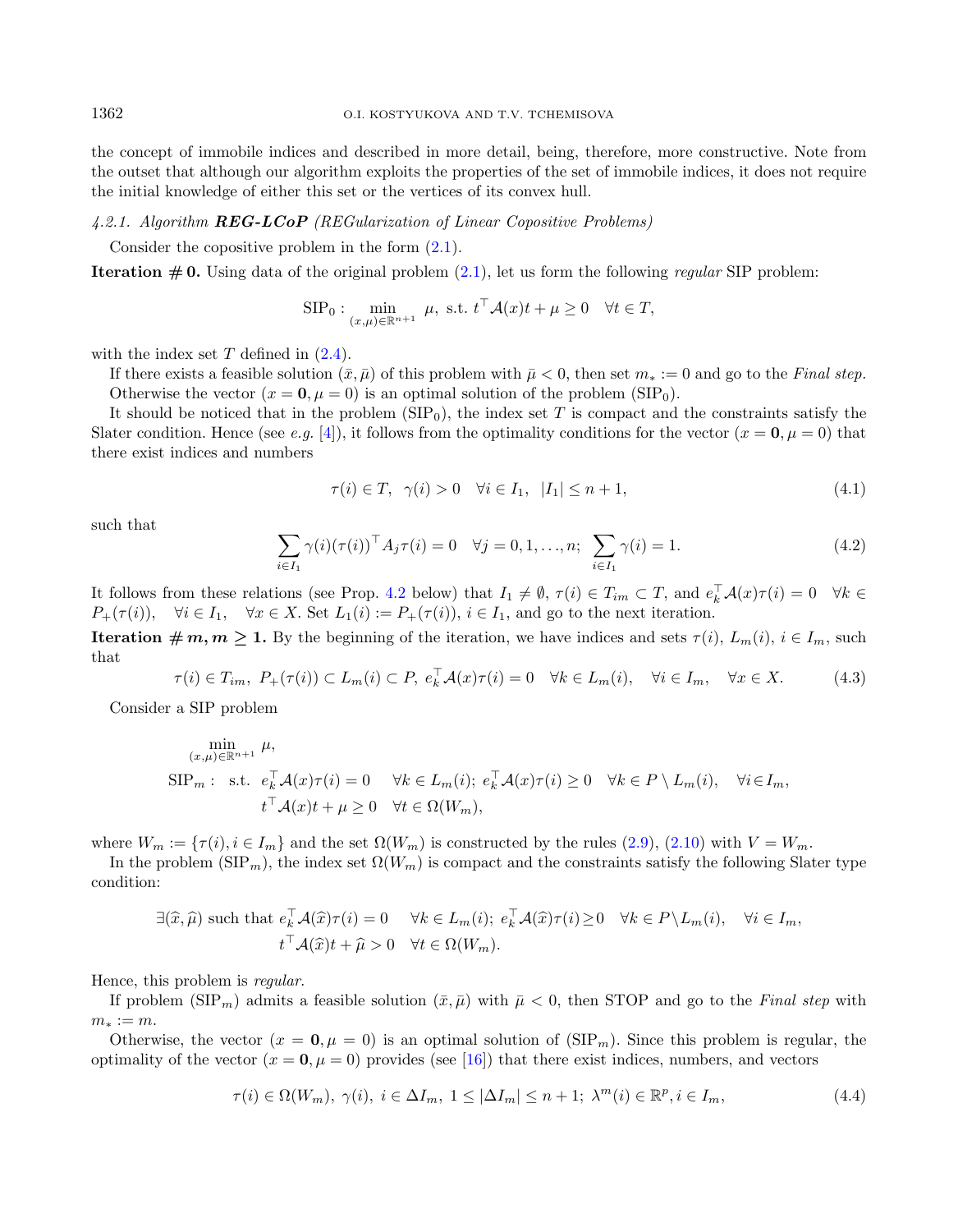<span id="page-10-3"></span>which satisfy the following conditions:

$$
\sum_{i \in \Delta I_m} \gamma(i) (\tau(i))^{\top} A_j \tau(i) + 2 \sum_{i \in I_m} (\lambda^m(i))^{\top} A_j \tau(i) = 0 \quad \forall j = 0, 1, \dots, n; \tag{4.5}
$$

$$
\gamma(i) > 0 \quad \forall i \in \Delta I_m; \quad \lambda_k^m(i) \ge 0 \quad \forall k \in P \setminus L_m(i), \qquad \forall i \in I_m. \tag{4.6}
$$

Here and in what follows, without loss of generality, we suppose that  $\Delta I_m \cap I_m = \emptyset$ . Moreover, applying to the data  $(4.3)$ ,  $(4.4)$ , the procedure **DAM** described in [\[13\]](#page-18-20), it is possible to ensure that the following conditions are met:

$$
P_0(\tau(i)) \cap P_+(\tau(j)) \neq \emptyset \quad \forall i \in \Delta I_m, \quad \forall j \in I_m. \tag{4.7}
$$

Let us set

$$
\Delta L(i) := \{ k \in P \setminus L_m(i) : \lambda_k^m(i) > 0 \}, \qquad i \in I_m, L_{m+1}(i) := L_m(i) \cup \Delta L(i), \ i \in I_m; \ L_{m+1}(i) := P_+(\tau(i)), \quad i \in \Delta I_m.
$$
\n(4.8)

It follows from [\(4.3\)](#page-9-0) and [\(4.5\)](#page-10-0) (see Prop. [4.3](#page-11-1) below) that  $e_k^{\top} \mathcal{A}(x) \tau(i) = 0 \quad \forall k \in \Delta L(i)$ ,  $\forall i \in I_m$ , and  $\tau(i) \in T_{im}, e_k^{\top} \mathcal{A}(x) \tau(i) = 0 \quad \forall k \in P_+(\tau(i)), \quad \forall i \in \Delta I_m, \quad \forall x \in X.$ 

Go to the next iteration  $\#(m+1)$  with the new data

$$
\tau(i), L_{m+1}(i), i \in I_{m+1} := I_m \cup \Delta I_m,\tag{4.9}
$$

satisfying relations [\(4.3\)](#page-9-0) with m replaced by  $m + 1$ .

Final step. It follows from Theorem [4.4](#page-12-0) (see Sect. [4.2.2](#page-11-2) below) that, in a finite number of iterations, the algorithm **REG-LCoP** comes to the final step. Therefore, for some  $m_* \geq 0$ , the problem (SIP<sub> $m_*$ </sub>) has a feasible solution  $(\bar{x}, \bar{\mu})$  with  $\bar{\mu} < 0$ .

If  $m_* = 0$ , then the constraints of problem [\(2.1\)](#page-2-1) satisfy the Slater condition with  $\bar{x}$ , and hence the problem is regular.

Suppose now that  $m_* > 0$  and consider a problem

$$
\min_{x \in \mathbb{R}^n} c^\top x,
$$
  
REG : s.t.  $e_k^\top \mathcal{A}(x)\tau(i) = 0 \quad \forall k \in L_{m_*}(i), e_k^\top \mathcal{A}(x)\tau(i) \ge 0 \quad \forall k \in P \setminus L_{m_*}(i), \quad \forall i \in I_{m_*},$   
 $t^\top \mathcal{A}(x)t \ge 0 \qquad \forall t \in \Omega(W_{m_*}),$ 

where the sets  $W_{m_*} = \{\tau(i), i \in I_{m_*}\}\$  and  $\Omega(W_{m_*})$  are the same as in the problem  $(SIP_{m_*})$ . Problem (REG) has a finite number of linear equality/inequality constraints and according to Theorem [4.4](#page-12-0) it possesses the following properties.

- (A) The set of feasible solutions  $X_{reg}$  of the problem (REG) coincides with the set of feasible solutions X of the original problem [\(2.1\)](#page-2-1).
- (B) There exists  $\bar{x} \in X$  such that  $t^{\top} \mathcal{A}(\bar{x}) t > 0 \quad \forall t \in \Omega(W_{m_*}).$

Hence the problem (REG) is equivalent to problem [\(2.1\)](#page-2-1) and can be considered as its regularization. The algorithm is described.

**Remark 4.1.** In the described above algorithm **REG-LCoP**, it is assumed that  $X \neq \emptyset$ . It is easy to modify the algorithm so that this assumption can be removed.

<span id="page-10-2"></span><span id="page-10-1"></span><span id="page-10-0"></span>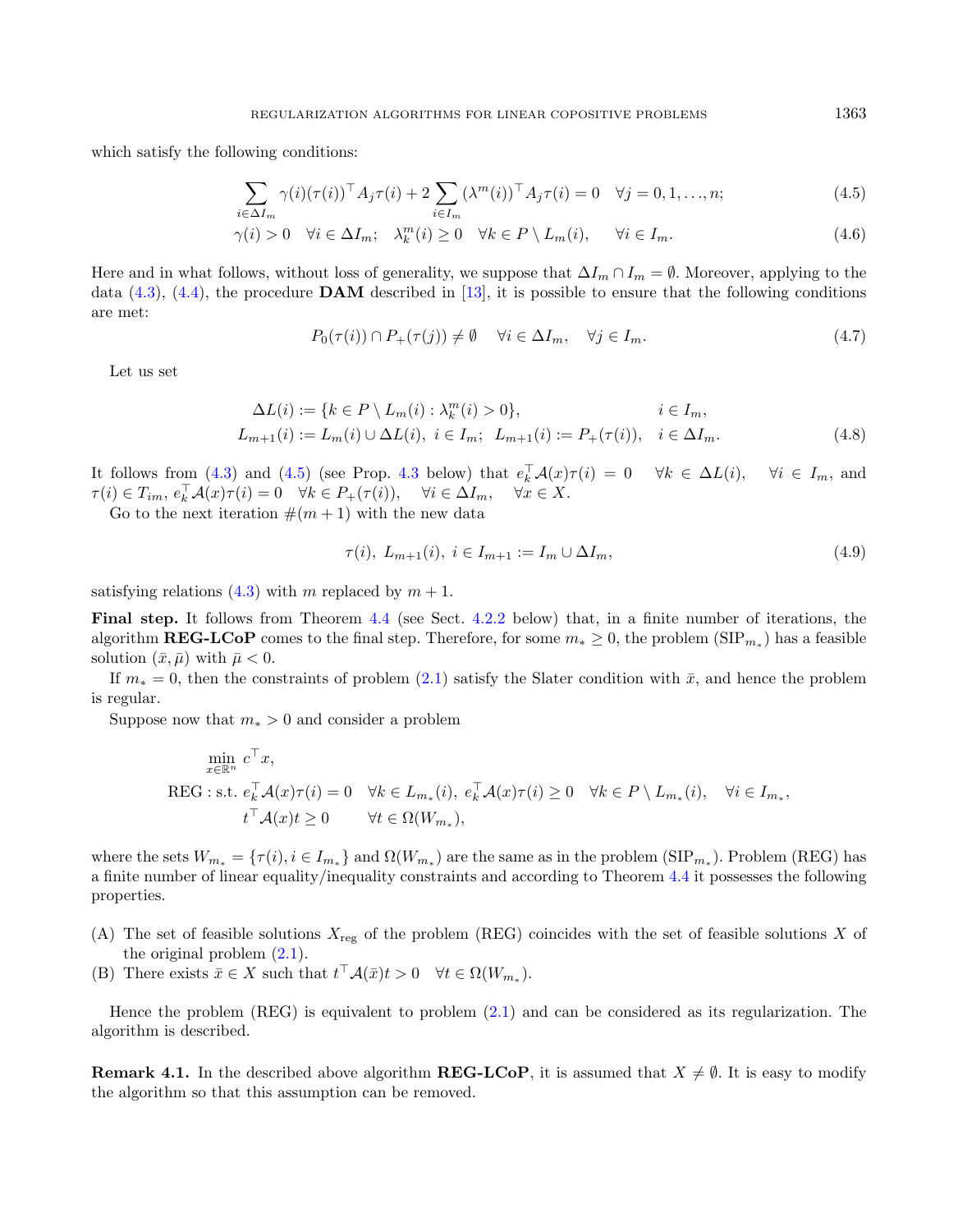## <span id="page-11-2"></span>4.2.2. Justification of Algorithm REG-LCoP

In this subsection, we prove some propositions and theorem that justify the algorithm **REG-LCoP**.

<span id="page-11-0"></span>**Proposition 4.2.** Let relations  $(4.1)$ ,  $(4.2)$  be satisfied. Then

<span id="page-11-3"></span>
$$
I_1 \neq \emptyset, \tau(i) \in T_{im}, e_k^{\top} \mathcal{A}(x)\tau(i) = 0 \quad \forall k \in P_+(\tau(i)), \quad \forall i \in I_1, \quad \forall x \in X.
$$
 (4.10)

*Proof.* It is clear that the inequalities  $\gamma(i) > 0, i \in I_1$ , and the equality  $\sum_{i \in I_1} \gamma(i) = 1$  imply that  $I_1 \neq \emptyset$ .

Consider the first group of equalities in [\(4.2\)](#page-9-3). Add to the first equality of this group, corresponding to the  $j = 0$ , the remaining equalities, with  $j = 1, \ldots, n$ , multiplied by  $x_j$ . As a result we get

$$
\sum_{i \in I_1} \gamma(i) \left( \sum_{j=1}^n (\tau(i))^{\top} A_j \tau(i) x_j + (\tau(i))^{\top} A_0 \tau(i) \right) = 0 \quad \forall x \in \mathbb{R}^n
$$

or equivalently

<span id="page-11-7"></span><span id="page-11-6"></span><span id="page-11-4"></span>
$$
\sum_{i \in I_1} \gamma(i) (\tau(i))^{\top} \mathcal{A}(x) \tau(i) = 0 \quad \forall x \in \mathbb{R}^n.
$$

Taking into account the latest equalities, inequalities [\(2.13\)](#page-4-6) and relations [\(4.1\)](#page-9-2), we conclude that  $(\tau(i))^{\top} \mathcal{A}(x) \tau(i) = 0$  for all  $i \in I_1$  and  $x \in X$ . By definition, this means that  $\tau(i) \in T_{im}$   $\forall i \in I_1$ . Then it follows from Proposition [2.4](#page-4-5) that for  $i \in I_1$ , the relations

$$
e_k^{\top} \mathcal{A}(x)\tau(i) = 0 \quad \forall k \in P_+(\tau(i)); \quad e_k^{\top} \mathcal{A}(x)\tau(i) \ge 0 \quad \forall k \in P_0(\tau(i)), \quad \forall x \in X,
$$
\n
$$
(4.11)
$$

hold true, wherefrom we conclude that relations  $(4.10)$  hold true too. The proposition is proved.

<span id="page-11-1"></span>**Proposition 4.3.** Suppose that for  $1 \leq m < m_*$ , the indices and sets  $\tau(i)$ ,  $L_m(i)$ ,  $i \in I_m$ , satisfy [\(4.3\)](#page-9-0) and the indices, numbers and vectors  $(4.4)$  satisfy  $(4.5)$ ,  $(4.6)$ . Then

<span id="page-11-5"></span>
$$
\tau(i) \in T_{im}, e_k^{\top} \mathcal{A}(x)\tau(i) = 0 \quad \forall k \in P_+(\tau(i)), \quad \forall i \in \Delta I_m, \quad \forall x \in X,
$$
\n
$$
(4.12)
$$

<span id="page-11-8"></span>
$$
e_k^{\top} \mathcal{A}(x)\tau(i) = 0 \quad \forall k \in \Delta L(i), \quad \forall i \in I_m, \quad \forall x \in X,
$$
\n
$$
(4.13)
$$

where the sets  $\Delta L(i)$ ,  $i \in I_m$ , are defined in [\(4.8\)](#page-10-2).

*Proof.* Consider equalities [\(4.5\)](#page-10-0). Add to the equality corresponding to  $j = 0$  the remaining equalities corresponding to  $j = 1, \ldots, n$ , multiplied by  $x_j$ . As a result, we get

$$
\sum_{i \in \Delta I_m} \gamma(i) (\tau(i))^\top \left( \sum_{j=1}^n A_j x_j + A_0 \right) \tau(i) + 2 \sum_{i \in I_m} (\lambda^m(i))^\top \left( \sum_{j=1}^n A_j x_j + A_0 \right) \tau(i) = 0 \quad \forall x \in \mathbb{R}^n,
$$

or equivalently

$$
\sum_{i \in \Delta I_m} \gamma(i) (\tau(i))^{\top} \mathcal{A}(x) \tau(i) + 2 \sum_{i \in I_m} (\lambda^m(i))^{\top} \mathcal{A}(x) \tau(i) = 0 \quad \forall x \in \mathbb{R}^n.
$$
 (4.14)

According to [\(4.3\)](#page-9-0) we have that  $\tau(i) \in T_{im}$ ,  $i \in I_m$ . Then it follows from Proposition [2.4](#page-4-5) that for  $i \in I_m$ , relations  $(4.11)$  hold true. These relations and the equalities in  $(4.3)$  imply

$$
e_k^{\top} \mathcal{A}(x)\tau(i) = 0 \quad \forall k \in L_m(i); \ e_k^{\top} \mathcal{A}(x)\tau(i) \ge 0 \quad \forall k \in P \setminus L_m(i), \quad \forall i \in I_m, \quad \forall x \in X. \tag{4.15}
$$

Hence it follows from the relations above and  $(4.6)$ ,  $(2.13)$ ,  $(4.14)$  that for all  $x \in X$ 

$$
(\tau(i))^{\top} \mathcal{A}(x)\tau(i) = 0, \quad \forall i \in \Delta I_m; \ \lambda_k^m(i) e_k^{\top} \mathcal{A}(x)\tau(i) = 0 \quad \forall k \in P \setminus L_m(i), \quad \forall i \in I_m,
$$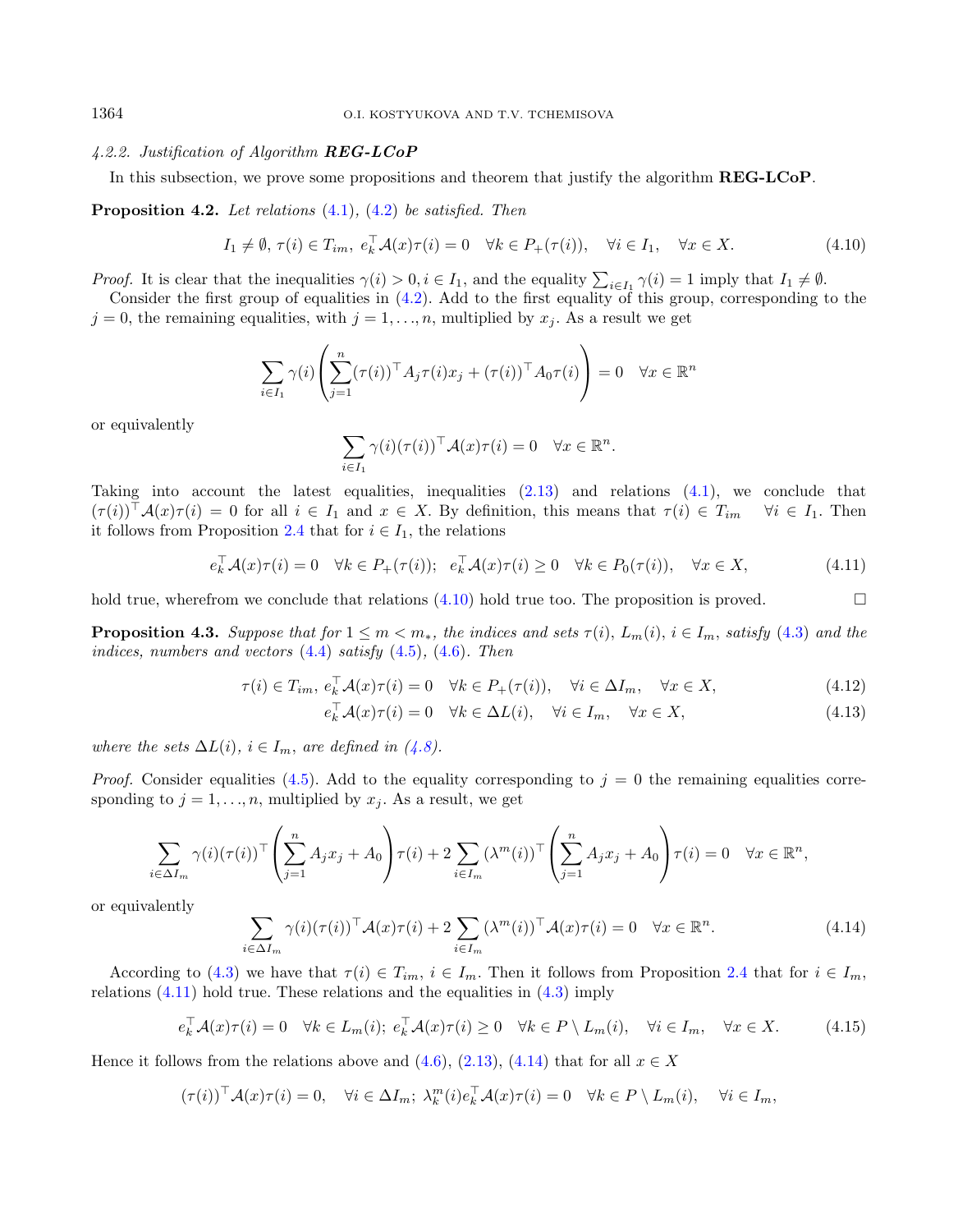wherefrom we obtain

<span id="page-12-1"></span>
$$
\tau(i) \in T_{im} \quad \forall i \in \Delta I_m; \ e_k^{\top} \mathcal{A}(x) \tau(i) = 0 \quad \forall k \in \Delta L(i), \quad \forall i \in I_m, \quad \forall x \in X. \tag{4.16}
$$

It follows from the inclusions  $\tau(i) \in T_{im}$   $\forall i \in \Delta I_m$ , and Proposition [2.4](#page-4-5) that for all  $i \in \Delta I_m$ , relations [\(4.11\)](#page-11-4) hold true. Taking into account these relations, and relations [\(4.16\)](#page-12-1) we conclude that [\(4.12\)](#page-11-6) and [\(4.13\)](#page-11-7) hold true. The proposition is proved.  $\Box$ 

<span id="page-12-0"></span>**Theorem 4.4.** Given the CoP problem  $(2.1)$ , in a finite number of iterations, the algorithm **REG-LCoP** constructs a problem  $(REG)$  possessing the properties  $(A)$  and  $(B)$ .

*Proof.* It follows from Propositions [4.2](#page-11-0) and [4.3](#page-11-1) that for any  $m, 1 \le m \le m_*-1$ , at the beginning of the Iteration # m we have indices and sets  $\tau(i)$ ,  $L_m(i)$ ,  $i \in I_m$ , satisfying [\(4.3\)](#page-9-0), and during this iteration the algorithm finds indices, numbers, and vectors [\(4.4\)](#page-9-1) satisfying [\(4.5\)](#page-10-0) and [\(4.6\)](#page-10-1). Notice that by the definitions of the sets  $\Omega(W_m)$ ,  $W_m := \{\tau(i), i \in I_m\}$  it holds:

<span id="page-12-2"></span>
$$
\rho(t, \text{conv} W_m) \ge \sigma(W_m) > 0 \quad \forall t \in \Omega(W_m).
$$

Hence the procedure **DAM** from [\[13\]](#page-18-20) can be correctly applied to the data  $(4.3)$  and  $(4.5)$ . This procedure consists of a finite number of operations and ensures the fulfilment of the conditions  $(4.7)$ . It follows from these conditions that the algorithm  $\mathbf{REG-LOoP}$  runs a finite number  $m_*$  of iterations and comes to final step with a vector  $(\bar{x}, \bar{\mu}), \bar{\mu} < 0$ , which is a feasible solution to the problem  $(SIP_{m_*})$ .

At the final step, the problem (REG) is formed on the basis of the problem  $(SIP_{m_*})$ . Let  $X_{reg}$  be the set of feasible solutions to the problem (REG):

$$
X_{\text{reg}} := \left\{ x \in \mathbb{R}^n : t^\top \mathcal{A}(x)t \ge 0 \quad \forall t \in \Omega(W_{m_*});
$$
  

$$
e_k^\top \mathcal{A}(x)\tau(i) = 0 \quad \forall k \in L_{m_*}(i), \ e_k^\top \mathcal{A}(x)\tau(i) \ge 0 \quad \forall k \in P \setminus L_{m_*}(i), \quad \forall i \in I_{m_*} \right\}
$$

As before, let X be the set of feasible solutions of the original problem  $(2.1)$ , and  $\mathcal{X}(W_{m_*})$  the set defined by rules  $(2.9)$ – $(2.11)$  with V replaced by  $W_{m_*}$ . For  $m = m_*$ , relations  $(4.15)$  imply that  $X \subset X_{reg}$ . On the other hand, it is clear that  $X_{\text{reg}} \subset \mathcal{X}(W_{m_*})$ . It follows from Proposition [4.3](#page-11-1) that  $W_{m_*} \subset T_{im}$ , and consequently due to Theorem [2.3,](#page-3-5) we have  $X = \mathcal{X}(W_{m_*})$ . Hence we conclude that the problems (REG) and [\(2.1\)](#page-2-1) have the same sets of feasible solutions:  $X_{reg} = X$ . The property (A) is proved.

By construction, the vector  $(\bar{x}, \bar{\mu}), \bar{\mu} < 0$ , is a feasible solution to the problem  $(SIP_{m_*})$ . Hence  $\bar{x} \in X_{reg} = X$ and  $t^{\top}A(\bar{x})t \geq -\bar{\mu} > 0$  for all  $t \in \Omega(W_{m_*})$ . The property (B) is proved.

4.2.3. Example

Let us illustrate the iterations of the algorithm **REG-LCoP** with a small example. Consider the CoP problem [\(2.1\)](#page-2-1) with the following data:

$$
n = 4, \ p = 4, \ c = (3, 4, -1, -1)^{\top},
$$
  
\n
$$
A_0 = \begin{pmatrix} 0 & -1 & 0 & 0 \\ -1 & 1 & 0 & 0 \\ 0 & 0 & 4 & -1 \\ 0 & 0 & -1 & 0 \end{pmatrix}, \ A_1 = \begin{pmatrix} 0 & 0 & 1 & 0 \\ 0 & 2 & 0 & 3 \\ 1 & 0 & -1 & 0 \\ 0 & 3 & 0 & 0 \end{pmatrix},
$$
  
\n
$$
A_2 = \begin{pmatrix} 0 & 1 & -2 & 0 \\ 1 & 4 & 1 & 0 \\ -2 & 1 & 0 & 1 \\ 0 & 0 & 1 & 0 \end{pmatrix}, A_3 = \begin{pmatrix} 0 & -1 & 0 & 0 \\ -1 & 0 & 0 & 0 \\ 0 & 0 & 2 & 0 \\ 0 & 0 & 0 & 0 \end{pmatrix}, \ A_4 = \begin{pmatrix} 0 & 1 & 0 & 0 \\ 1 & -2 & 0 & 0 \\ 0 & 0 & 0 & 0 \\ 0 & 0 & 0 & 0 \end{pmatrix}.
$$
  
\n(4.17)

Let us apply the algorithm **REG-LCoP** to this problem.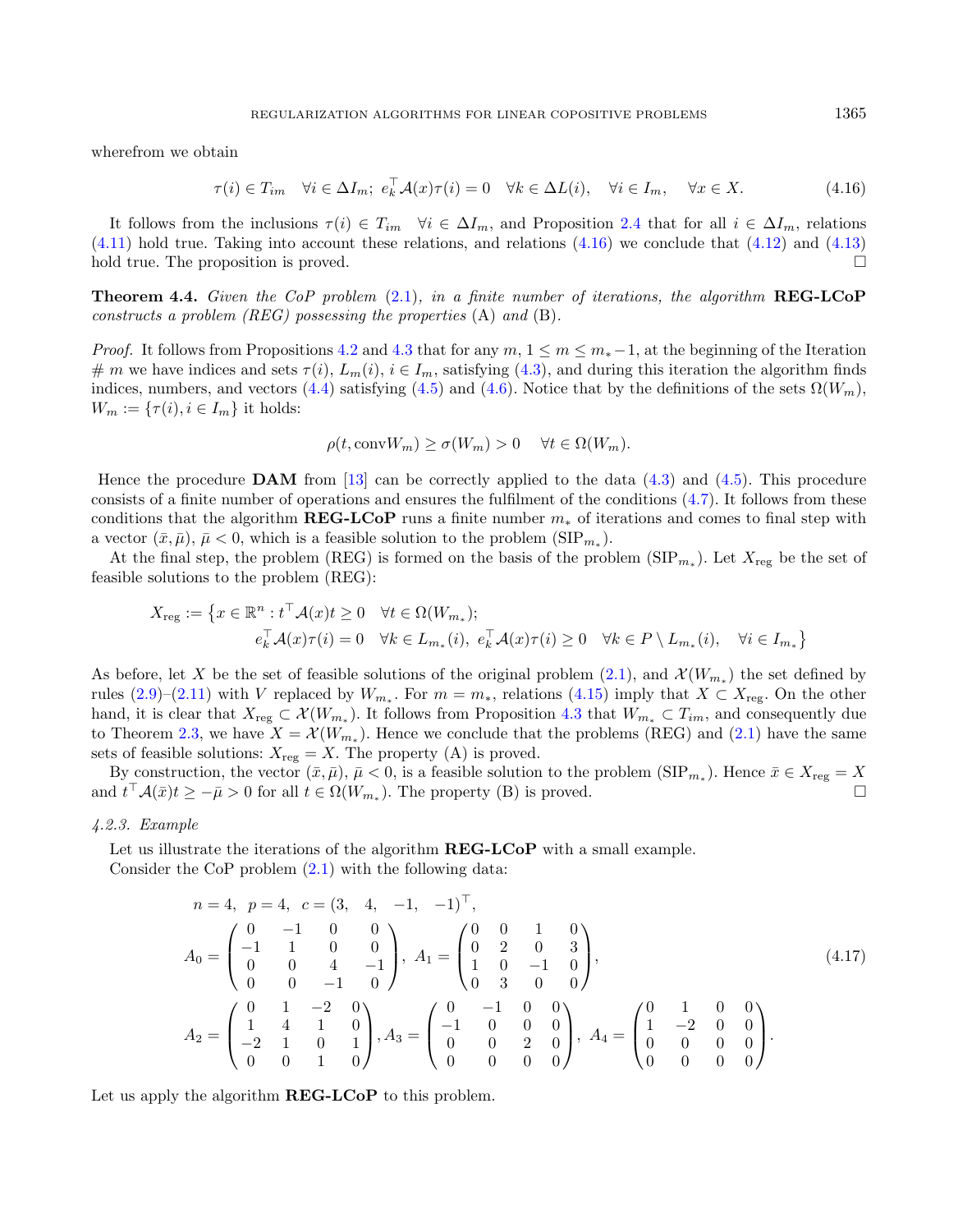**Iteration**  $\#$  **0.** On this iteration we solve a semidefinite programming problem (SIP<sub>0</sub>) with data [\(4.18\)](#page-13-0). For this problem, relations [\(4.2\)](#page-9-3) hold true with  $I_1 = \{1\}$ ,  $\tau(1) = e_1$ ,  $\gamma_1 = 1$ . These relations are the sufficient optimality conditions for the vector  $(x = 0, \mu = 0)$  in this problem (SIP<sub>0</sub>) and hence this vector is an optimal solution of the problem  $(SIP<sub>0</sub>)$ .

Set  $L_1(1) := P_+(\tau(1)) = \{1\}, i \in I_1$ , and go to the next iteration.

**Iteration # 1.** Using the indices and sets  $\tau(i)$ ,  $L_1(i)$ ,  $i \in I_1$ , found on the previous iteration, let us form the problem  $(SIP_1)$ :

$$
\begin{aligned}\n\min \mu & \text{ s.t. } e_2^\top \mathcal{A}(x)\tau(1) = x_2 - x_3 + x_4 \ge 0, \quad e_3^\top \mathcal{A}(x)\tau(1) = x_1 - 2x_2 \ge 0, \\
& t^\top \mathcal{A}(x)t + \mu \ge 0 \qquad \qquad \forall t \in \Omega(W_1),\n\end{aligned}
$$

where  $W_1 = \{\tau(1) = e_1\}, \ \Omega(W_1) := \{t \in T : \rho(t, \tau(1)) \ge \sigma(W_1) = 1\} = \{t \in \mathbb{R}_+^4 : e^{\top}t = 1, t_1 \le 1/2\}$ . Notice that in this example we have  $e_1^{\top} \mathcal{A}(x) \tau(1) \equiv e_4^{\top} \mathcal{A}(x) \tau(1) \equiv 0$ , and hence the constraints  $e_1^{\top} \mathcal{A}(x) \tau(1) = 0$  and  $e_4^{\top} \mathcal{A}(x) \tau(1) \geq 0$  are omitted in the problem (SIP<sub>1</sub>).

The vector  $(x = 0, \mu = 0)$  is an optimal solution to  $(SIP_1)$  since relations  $(4.5)$  hold true with  $\Delta I_1 = \{2\}$ ,  $\tau(2) = e_4 \in \Omega(W_1)$   $\gamma_2 = 1$ ,  $\lambda^1(1) = 0$ . Remind that these relations are the optimality conditions for  $(x = 0, \mu = 1)$ 0) in  $(SIP<sub>1</sub>)$ .

Hence we go to the next iteration with

<span id="page-13-1"></span><span id="page-13-0"></span>
$$
I_2 := I_1 \cup \Delta I_1 = \{1, 2\}, \tau(1) = e_1, \tau(2) = e_4,
$$
  
\n
$$
L_2(1) := L_1(1) \cup \Delta L_1(1) = L_1(1) = \{1\}, L_2(2) := P_+(\tau(2)) = \{4\}.
$$
\n(4.18)

**Iteration #2.** Using the known data  $(4.18)$ , we form problem  $(SIP<sub>2</sub>)$ :

$$
\min \mu
$$
\n
$$
\text{s.t. } e_2^\top \mathcal{A}(x)\tau(1) = x_2 - x_3 + x_4 \ge 0, \quad e_3^\top \mathcal{A}(x)\tau(1) = x_1 - 2x_2 \ge 0,
$$
\n
$$
e_2^\top \mathcal{A}(x)\tau(2) = 3x_1 \ge 0, \quad e_3^\top \mathcal{A}(x)\tau(2) = x_2 - 1 \ge 0,
$$
\n
$$
t^\top \mathcal{A}(x)t + \mu \ge 0 \qquad \forall t \in \Omega(W_2),
$$

where  $W_2 = {\tau(1) = e_1, \tau(2) = e_4}, \quad \Omega(W_2) = {\tau(1) = e_1, \tau(2) = e_4}$  =  $\{t \in \mathbb{R}_+^4 : \mathbf{e}^\top t = 1, t_1 + t_4 \leq 1/2\}$ . As before, since in this example, we have  $e_1^\top \mathcal{A}(x)\tau(2) \equiv e_4^\top \mathcal{A}(x)\tau(2) \equiv 0$ , the constraints  $e_1^{\top} \mathcal{A}(x) \tau(2) \ge 0$  and  $e_4^{\top} \mathcal{A}(x) \tau(2) = 0$  are not presented in our problem (SIP<sub>2</sub>).

The problem (SIP<sub>2</sub>) possesses a feasible solution  $(\bar{x}, \bar{\mu})$  with  $\bar{\mu} < 0$ . For example, we can take  $\bar{x} =$  $(4, 1.5, 0.5, 1)^\perp$ ,  $\bar{\mu} = -0.4$ . Hence, according to the algorithm, we should pass to the Final step with  $m_* = 2$ . **Final step.** Consider a problem (REG) that is formed on the base of the problem  $(SIP_2)$ , constructed at the last iteration with  $m_* = 2$ . In our example, the problem (REG) has the form

$$
\min c^{\top} x
$$
  
s.t.  $x_2 - x_3 + x_4 \ge 0$ ,  $x_1 - 2x_2 \ge 0$ ,  $3x_1 \ge 0$ ,  $x_2 - 1 \ge 0$ ,  
 $t^{\top} A(x)t \ge 0$   $\forall t \in \Omega(W_2)$ , (4.19)

where, as before,  $\Omega(W_2) = \{ t \in \mathbb{R}_+^4 : e^{\top}t = 1, t_1 + t_4 \leq 1/2 \}.$ 

As it was proved, this problem is equivalent to the original problem [\(2.1\)](#page-2-1) with data [\(4.17\)](#page-12-2) and possesses the properties (A) and (B). In particular, for this problem, there is a feasible solution  $\bar{x} = (4, 1.5, 0.5, 1)^\top$ , such that  $t^{\top} \mathcal{A}(x) t \geq 0.4 \quad \forall t \in \Omega(W_2)$ . Another useful property consists in the fact that in problem [\(4.19\)](#page-13-1), the set of indices  $\Omega(W_2)$  is smaller then the index set T in the original problem [\(2.1\)](#page-2-1).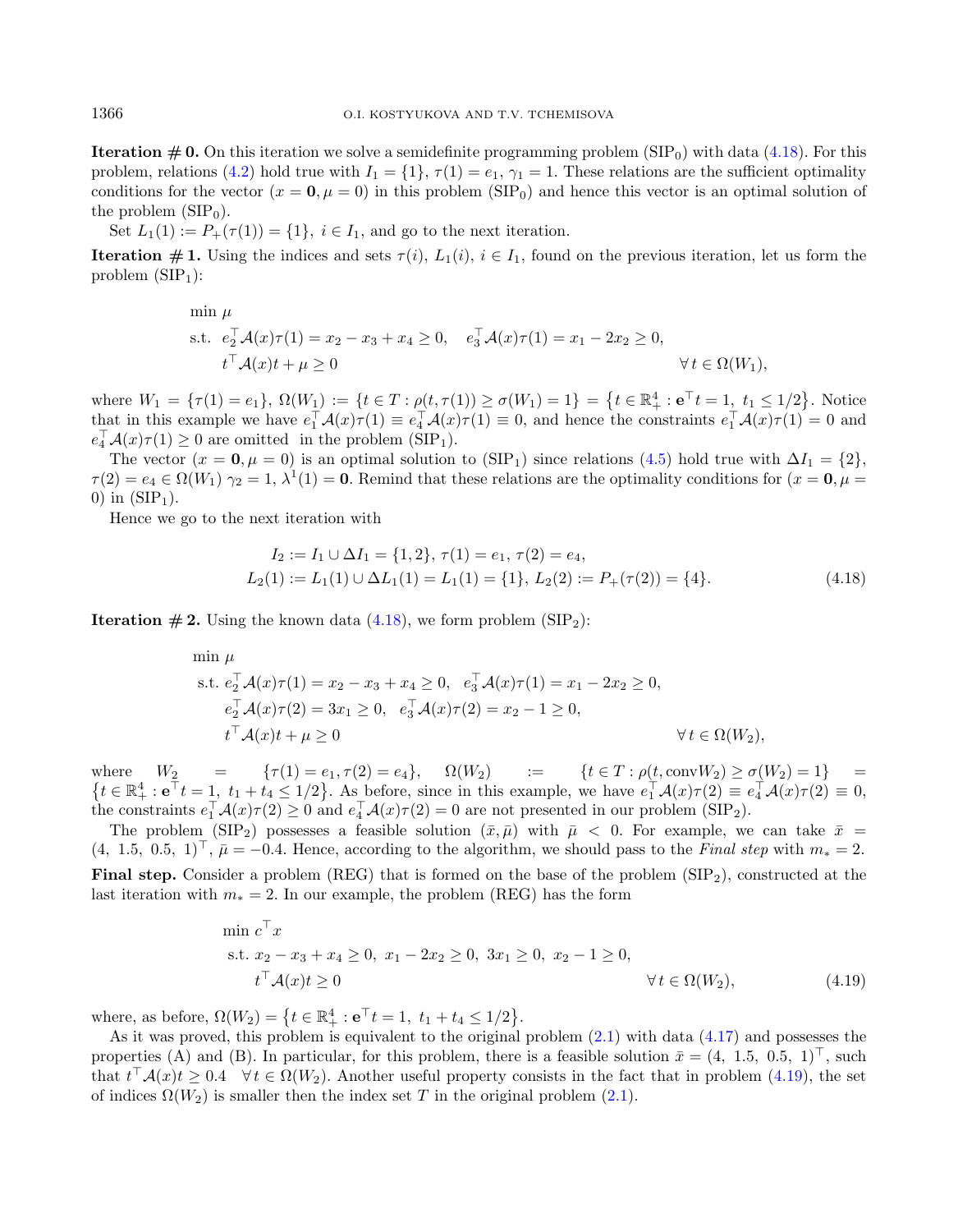To illustrate the advantages of the regularized problem (REG), we solved this problem and the problem [\(2.1\)](#page-2-1) with data [\(4.17\)](#page-12-2) by a simple discretization on an uniform grid superimposed on the sets T and  $\Omega(W_2)$ , respectively. The auxiliary discretized linear programming (LP) problems were solved by a computer programme developed using the Matlab programming language, and all computations were performed with a personal computer. The accuracy of computations was  $10^{-16}$ .

– By discretizing the regularized semi-infinite problem  $(4.19)$  using an uniform grid with a step  $h = 0.1$  overlaid on the set  $\Omega(W_2)$ , we got an LP problem with 125 linear constraints. Having solved this problem (let us denote this problem by (LP1)), we obtained a solution  $x^0 = (2.0000, 1.0000, 4.5000, 4.5000)$  and the optimal value of the problem  $c^{\top} x^0 = 1$ .

One can check that the found vector  $x^0$  satisfies all the constraints of the problem  $(2.1)$  with the data  $(4.17)$ , and hence is a feasible solution of this problem. Having verified the optimality conditions for linear copositive problems obtained in [\[14\]](#page-18-17), one can conclude that  $x^0$  is optimal in this problem.

By discretization of the original problem  $(2.1)$  with the data  $(4.17)$  using the same uniform grid with the step  $h = 0.1$  superimposed on the set T, we got an LP problem with 286 linear constraints. Denote this problem by (LP2). Having solved this problem, we obtained a solution  $\tilde{x} = (0.7778, 0.5926, 2.0556, 2.4630)^{\top}$ and the corresponding value of the objective function  $c^{\top} \tilde{x} = 0.1852$ .

Recall that both discretized problems,  $(LP1)$  and  $(LP2)$ , were obtained using the same grid' step  $h = 0.1$ . But in the case of the problem (LP2), due to the inclusion  $\Omega(W_2) \subset T$ , we have got more than twice as many constraints as in the LP problem (LP1).

Since we already know that the optimal value of the original problem  $(2.1)$  is equal to 1, but  $c^{\top}\tilde{x} = 0.1852$ , we can easy conclude that the found vector  $\tilde{x}$  does not belong to the feasible set of the original problem.

In order to get a more accurate solution of the original problem, we gradually reduced the step h of the grid. For  $h = 0.01$ , we obtained an LP problem with 176 851 linear constraints whose optimal solution was  $x^* = (1.8406, 0.9469, 4.1812, 4.2343)^\top$  and the optimal value  $c^\top x^* = 0.8937$ .

For  $h = 0.0083$ , we obtained an LP problem with **302621** constraints, optimal solution  $x^{**}$  $(1.8664, 0.9555, 4.2328, 4.2773)$ <sup>T</sup> and the optimal value  $c^{\top}x^{**} = 0.9109$ .

It is important to stress that all vectors  $\tilde{x}$ ,  $x^*$  and  $x^{**}$  obtained by discretization of the original (notregularized) problem are not feasible in this problem.

A further reducing the grid's step led to an increase in the number of constraints but not to an improvement in the quality of solution.

#### 4.2.4. On the comparison of the algorithms

To give another interpretation of the algorithm REG-LCoP and to better trace the compliance of the algorithm  $REG-LCDP$  to the Waki and Muramatsu's FRA from [\[24\]](#page-18-12) (presented here in Sect. [4.1\)](#page-8-0), let us perform some additional constructions at the iterations of the algorithm REG-LCoP.

At the end of **Iteration**  $\# 0$ , having data  $\tau(i)$ ,  $\gamma(i)$ ,  $L_1(i)$ ,  $i \in I_1$ , let us set

$$
\mathcal{F}_0: = \mathcal{COP}^p, \ \ Y_1: = \sum_{i \in I_1} \gamma(i) \tau(i) (\tau(i))^{\top}, \ \mathcal{F}_1: = \mathcal{F}_0 \cap \{Y_1\}^{\perp}.
$$

Notice here that, by construction,

$$
Y_1 \neq \mathbb{O}_p, Y_1 \in \text{Ker}\mathcal{A}, Y_1 \in \mathcal{F}_0^* = \mathcal{CP}^p,
$$
  
\n
$$
\mathcal{F}_1 := \mathcal{F}_0 \cap \{Y_1\}^{\perp} = \{D \in \mathcal{COP}^p : D \bullet Y_1 = 0\} = \{D \in \mathcal{COP}^p : (\tau(i))^{\top} D \tau(i) = 0 \quad \forall i \in I_1\}
$$
  
\n
$$
= \{D \in \mathcal{COP}^p : e_k^{\top} D \tau(i) = 0 \quad \forall i \in L_1(i), e_k^{\top} D \tau(i) \geq 0 \quad \forall i \in P \setminus L_1(i), \quad \forall i \in I_1\},
$$

where  $\mathbb{O}_p$  is the  $p \times p$  null matrix.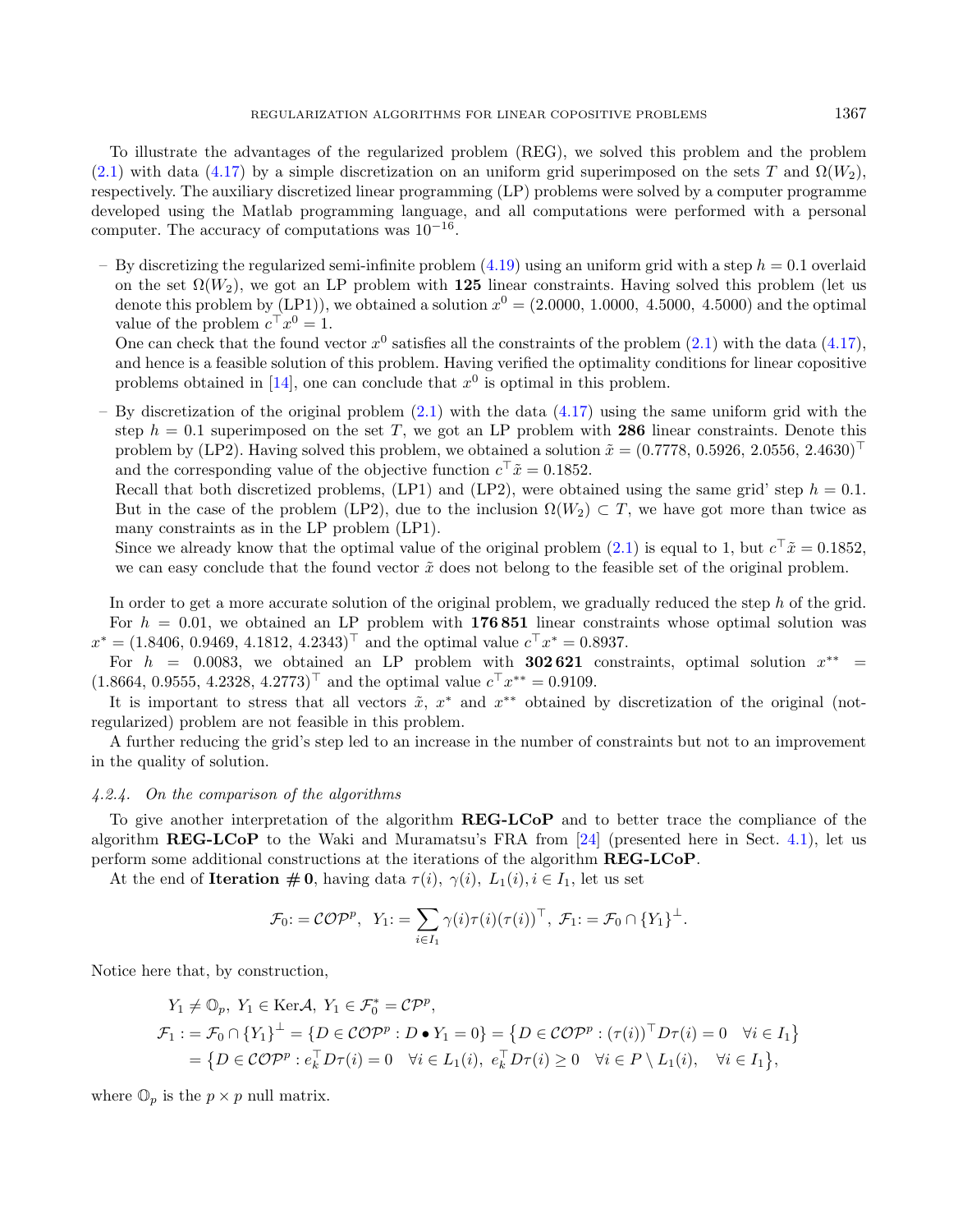Consider Iteration  $\# m, 1 \leq m \leq m_*$ . By the beginning of the iteration, we have a cone  $\mathcal{F}_m = \mathcal{F}_{m-1} \cap$  ${Y_m}^{\perp}$  that can be described as follows:

<span id="page-15-0"></span>
$$
\mathcal{F}_m = \left\{ D \in \mathcal{COP}^p : e_k^\top D\tau(i) = 0 \quad \forall k \in L_m(i), \, e_k^\top D\tau(i) \ge 0 \quad \forall k \in P \setminus L_m(i), \quad \forall i \in I_m \right\}.
$$
 (4.20)

At the end of this iteration, we have new data [\(4.4\)](#page-9-1). Let us set

<span id="page-15-2"></span><span id="page-15-1"></span>
$$
Y_{m+1} = \sum_{i \in \Delta I_m} \gamma(i) \tau(i) (\tau(i))^{\top} + \sum_{i \in I_m} [\tau(i) (\lambda^m(i))^{\top} + \lambda^m(i) (\tau(i))^{\top}]. \tag{4.21}
$$

From the equations in [\(4.5\)](#page-10-0), we conclude:  $Y_{m+1} \in \text{Ker}\mathcal{A}$ . From [\(4.20\)](#page-15-0), we get

$$
\mathcal{F}_m^* = \text{cl}\{D \in \mathcal{S}(p) : D \in \mathcal{CP}^p \oplus \mathcal{P}_m^*\},
$$
  

$$
\mathcal{P}_m^* := \left\{D \in \mathcal{S}(p) : D = \sum_{i \in I_m} \left[\tau(i)(\lambda(i))^{\top} + \lambda(i)(\tau(i))^{\top}\right], \quad \lambda_k(i) \ge 0 \quad \forall k \in P \setminus L_m(i), \quad \forall i \in I_m\right\}.
$$

Hence, by construction,  $Y_{m+1} \in \mathcal{F}_m^*$ .

Consider the cone  $\mathcal{F}_{m+1} := \mathcal{F}_m \cap \{Y_{m+1}\}^{\perp}$  and show that it can be described as follows:

$$
\mathcal{F}_{m+1} = \left\{ D \in \mathcal{COP}^p : e_k^\top D\tau(i) = 0 \quad \forall k \in L_{m+1}(i), \ e_k^\top D\tau(i) \ge 0 \quad \forall k \in P \setminus L_{m+1}(i), \quad \forall i \in I_{m+1} \right\}.
$$
 (4.22)

In fact, it follows from [\(4.21\)](#page-15-1) that the equality  $D \bullet Y_{m+1} = 0$  can be rewritten in the form

<span id="page-15-4"></span>
$$
0 = D \bullet Y_{m+1} = \sum_{i \in \Delta I_m} \gamma(i) (\tau(i))^{\top} D \tau(i) + 2 \sum_{i \in I_m} (\lambda^m(i))^{\top} D \tau(i),
$$
  
where  $\gamma(i) > 0 \quad \forall i \in \Delta I_m; \quad \lambda_k^m(i) \ge 0 \quad \forall k \in P \setminus L_m(i), \quad \forall i \in I_m.$ 

Taking into account [\(4.20\)](#page-15-0) and the relations above, we conclude that for  $D \in \mathcal{F}_m$ , the equality  $D \bullet Y_{m+1} = 0$ implies the equalities

$$
(\tau(i))^{\top} D \tau(i) = 0 \quad \forall i \in \Delta I_m, \ e_k^{\top} D \tau(i) = 0 \quad \forall k \in \Delta L(i), \quad \forall i \in I_m.
$$

Notice that the relations  $D \in \mathcal{COP}^p$ ,  $(\tau(i))^{\top} D \tau(i) = 0, \tau(i) \geq 0 \quad \forall i \in \Delta I_m$ , imply

$$
e_k^{\top} D\tau(i) = 0 \quad \forall k \in P_+(\tau(i)) \text{ and } e_k^{\top} D\tau(i) \ge 0 \quad \forall k \in P_0(\tau(i)), \quad \forall i \in \Delta I_m.
$$
 (4.23)

Representation  $(4.22)$  follows from  $(4.20)$  and  $(4.23)$ .

The matrices and cones

<span id="page-15-3"></span>
$$
Y_m, \, \mathcal{F}_m, \, m = 0, 1, \dots, m_*, \tag{4.24}
$$

constructed by rules  $(4.21)$  and  $(4.22)$ , satisfy the following relations:

$$
Y_m \in \mathcal{F}_{m-1}^* \qquad \qquad \forall m = 1, \dots, m_*, \ Y_0 = \mathbb{O}_p; \tag{I}
$$

$$
Y_m \in \text{Ker}\mathcal{A} \qquad \qquad \forall m = 1, \dots, m_*; \tag{II}
$$

$$
\mathcal{F}_m = \mathcal{F}_{m-1} \cap \{Y_m\}^\perp \quad \forall m = 1, \dots, m_*, \ \mathcal{F}_0 = \mathcal{COP}^p. \tag{III}
$$

Now we see that the algorithm **REG-LCoP** allows one to get a more clear description of the structure of the matrices  $Y_m, m = 1, \ldots, m_*$ , satisfying conditions [\(I\)](#page-15-4)–[\(III\)](#page-15-4), and quite constructive rules of their formation:

– for a given m, the matrix  $Y_m$  has a form [\(4.21\)](#page-15-1) and is built on the basis of the optimality conditions for the feasible solution  $(x = 0, \mu = 0)$  in the corresponding regular SIP problem  $(SIP_m)$ .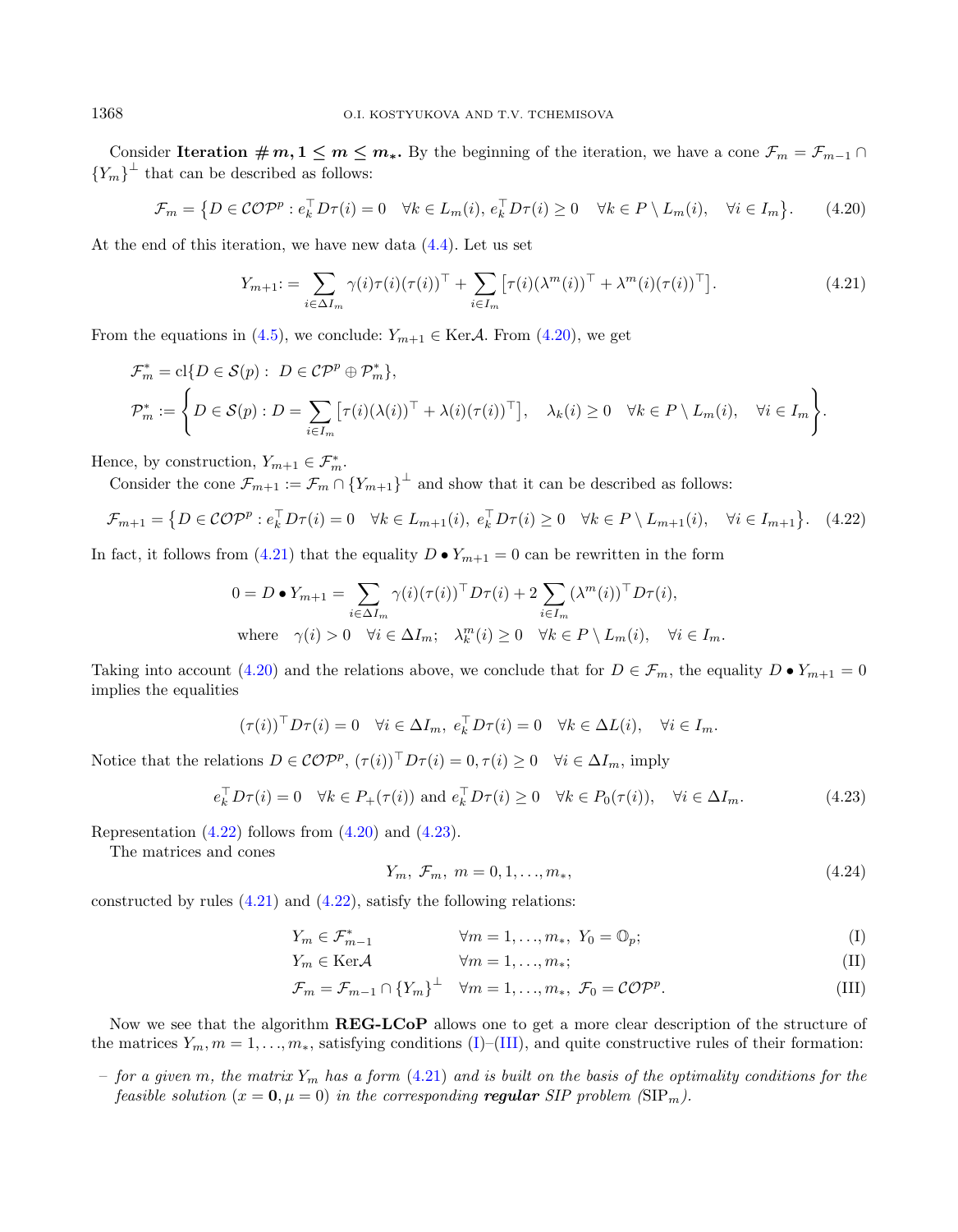As it was shown in Section [4.1,](#page-8-0) at each iteration, the Waki and Muramatsu's FRA produces a set of matrices and cones  $(4.24)$  satisfying the conditions  $(I)$ – $(III)$ , and the condition

$$
Y_m \notin \text{span}\{Y_0, Y_1, \dots, Y_{m-1}\} \quad \forall m = 1, \dots, m_* - 1. \tag{IV}
$$

On the other hand, the algorithm REG-LCoP described in Section [4.2.1](#page-9-4) at each iteration produces a set of matrices and cones  $(4.24)$  satisfying the conditions  $(I)$ – $(III)$  but not necessarily the condition [\(IV\)](#page-15-4).

Since in the algorithm  $REG-LCDP$ , the fulfillment of the condition  $(IV)$  is not guaranteed at each iteration, if compare this algorithm with the Waki and Muramatsu's FRA, at the first glance it may seem that, in general, the number of iterations executed by the algorithm REG-LCoP is larger. Such an impression is caused by the fact that in Section [4.2.1,](#page-9-4) we described in more detail all the steps of the algorithm and explicitly indicated all the computations carried out at each iteration. As for the Waki and Muramatsu's FRA, its iterations are described only in general terms.

In what follows, we set out a *modification* of the algorithm **REG-LCoP**, where the number of iterations is reduced and it is guaranteed that all conditions  $(I)$ – $(IV)$  are satisfied on each *core* iteration. This modification is formal, being essentially another way of the iterations' numbering. The real number of the calculations on the steps of this modified algorithm is the same as on the iterations of the original one.

## 4.2.5. A compressed modification of the algorithm  $REG-LCoP$

Consider the algorithm REG-LCoP presented in Section [4.2.1.](#page-9-4) Evidently, one can reduce the number of iterations of the algorithm if squeeze into just one iteration that iterations of the algorithm which change the description of the dual cone  $\mathcal{F}_m^*$ , but do not change the cone  $\mathcal{F}_m$  itself. In other words, we will only move to the next *core* iteration when all conditions  $(I)$ – $(IV)$  are satisfied. Formally, such a procedure can be described as follows.

Suppose that the algorithm REG-LCoP has constructed matrices and cones [\(4.24\)](#page-15-4), satisfying the properties [\(I\)](#page-15-4)–[\(III\)](#page-15-4) and let  $m_* > 0$ . Denote by  $m_s \in \{0, 1, \ldots, m_* - 1\}$ ,  $s = 0, 1, \ldots, s_*$ , the iterations' numbers such that

$$
m_0 := 0, m_s < m_{s+1} \qquad \forall s = 0, 1, \dots, s_* - 1; \quad m_{s_*} + 1 = m_*,
$$
\n
$$
Y_{m_s+1} \notin \text{span}\{Y_0, Y_1, \dots, Y_{m_s}\} \qquad \forall s = 0, 1, \dots, s_* - 1;
$$
\n
$$
Y_{m_s+1+i} \in \text{span}\{Y_0, Y_1, \dots, Y_{m_s+i}\} \qquad \forall i = 1, \dots, m_{s+1} - m_s - 1, \quad \forall s = 0, 1, \dots, s_* - 1.
$$

Here  $s_*$  denotes the number of iterations for which the conditions above are met. Notice that the set  $\{l, l+1, \ldots, w\}$  is considered empty if  $w < l$ .

In other words, the condition [\(IV\)](#page-15-4) is satisfied only for  $m \in \{m_s + 1, s = 0, 1, \ldots, s_* - 1\}$  and, possibly, for  $m = m_*$ . Set

$$
\bar{Y}_0 := Y_0, \ \bar{\mathcal{F}}_0 := \mathcal{F}_0, \ \bar{Y}_{s+1} := Y_{m_s+1}, \ \bar{\mathcal{F}}_{s+1} := \mathcal{F}_{m_s+1} \quad \forall s = 0, 1, \dots, s_*.
$$

It is easy to check that the following conditions hold true:

$$
\begin{aligned}\n\bar{Y}_s \in \bar{\mathcal{F}}_{s-1}^*, \ \bar{Y}_s \in \text{Ker}\mathcal{A}, \ \bar{\mathcal{F}}_s = \bar{\mathcal{F}}_{s-1} \cap \left\{ \bar{Y}_s \right\}^\perp &\forall s = 1, \dots, s_* + 1; \\
\bar{Y}_s \notin \text{span}\left\{ \bar{Y}_0, \bar{Y}_1, \dots, \bar{Y}_{s-1} \right\} &\forall s = 1, \dots, s_*.\n\end{aligned}
$$

Thus, after the described above squeezing, we get  $s_*$  core iterations of the modified algorithm. It follows from the conditions above that  $s_* \leq \dim(\text{Ker } A)$ .

Notice that for any  $s = 0, 1, \ldots, s_* - 1$ , the iterations of the algorithm **REG-LCoP** having the numbers  $m_s + 1 + i$ , where  $i = 1, ..., m_{s+1} - m_s - 1$  (the compressed iterations), are not useless. They can be considered as the steps of a regularization procedure for the cone  $\mathcal{F}_{m_s+1}$  at the current core iteration # s. At each of these iterations, we reformulate the cone  $\mathcal{F}_{m_s+1}$  in a new equivalent form. This additional information allows us to improve (make more regular) the representation of the cone  $\mathcal{F}_{m_s+1}$  and get a more explicit and useful description of its dual cone  $\mathcal{F}_{m_s+1}^*$ .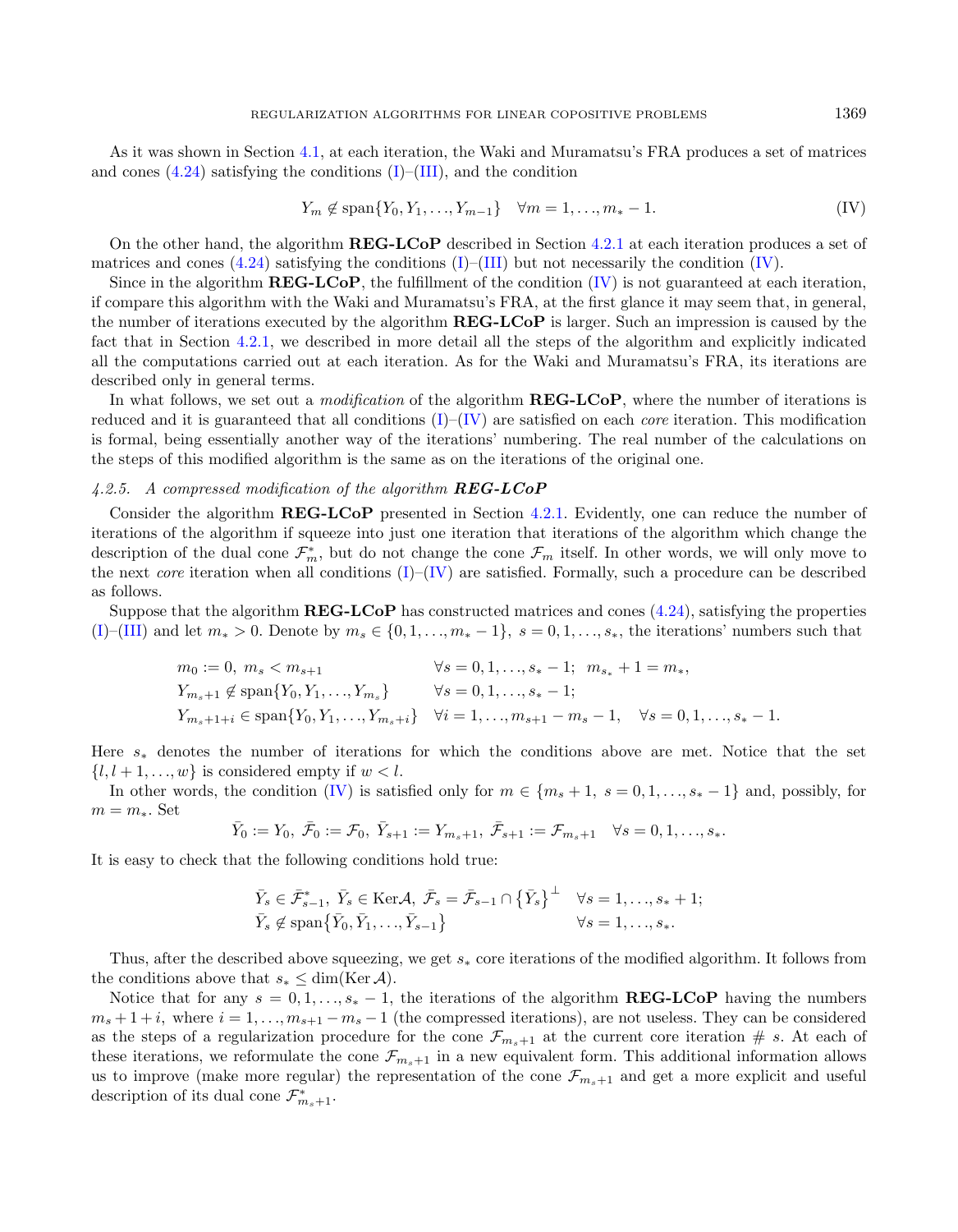4.2.6. A short discussion on the algorithms considered in this section

By analyzing and comparing the iterative algorithms presented above, we can draw the following conclusions.

- (1) The Waki and Muramatsu's facial reduction algorithm from [\[24\]](#page-18-12), reformulated for copositive problems in Section [4.1,](#page-8-0) is very simple in the description and runs no more than  $\dim(\text{Ker}\mathcal{A})$  iterations. But this algorithm is more conceptual than constructive since it does not provide any information about the structure of the matrix  $Y_m$  and the cone  $\mathcal{F}_m^*$  at its m-th iteration. Moreover, it is not explained in [\[24\]](#page-18-12) how to fulfill steps 2 and 3 at each iteration.
- (2) The algorithm REG-LCoP proposed in Section [4.2.1](#page-9-4) also runs a finite number of iterations. This algorithm is described in all details and justified. The quite constructive rules for calculating the matrix  $Y_m$  satisfying the condition  $Y_m \in \mathcal{F}_m^*$ , are presented using the information available at the Iteration  $\#m$  of this algorithm. These rules are derived from the optimality conditions for the optimal solution ( $x = 0, \mu = 0$ ) of the regular problem ( $\text{SIP}_m$ ). Notice that it is possible to develop a modification of the algorithm **REG-LCoP** which runs no more than  $2n$  iterations.
- (3) Finally, to show that the described in Section [4.2.1](#page-9-4) algorithm REG-LCoP is not worse (by the number of iterations) than the FRA from the Section [4.1,](#page-8-0) we presented a compressed modification of the algorithm **REG-LCoP**. This modification consists of no more than  $\dim(\text{Ker}\mathcal{A})$  iterations as well as the algorithm from Section [4.1.](#page-8-0)

# 5. Conclusions

<span id="page-17-3"></span>The main contribution of the paper is that, based on the concept of immobile indices, previously introduced for semi-infinite optimization problems, we suggested new methods for regularization of copositive problems. The algorithmic procedure of regularization of copositive problems is described in the form of the algorithm REG-LCoP and is compared with the facial reduction approach based on the minimal cone representation. We show that, when applied to the linear CoP problem  $(2.1)$ , the algorithm  $REG-LCoP$  possesses the same properties as the FRA suggested by Waki and Muramatsu in [\[24\]](#page-18-12), but its iterations are explicit, described in more detail and hence more constructive.

The described in the paper algorithms are useful for the study of convex copositive problems. In particular, for the linear copositive problem, they allow to

- formulate an equivalent (regular) semi-infinite problem which satisfies the Slater type regularity condition and can be solved numerically;
- prove new optimality conditions without any CQs;
- <span id="page-17-1"></span>– develop strong duality theory based on an explicit representation of the "regularized" feasible cone and the corresponding dual (such as, e.g. the Extended Lagrange Dual Problem suggested for SDP by Ramana et al.  $[21]$ ).

<span id="page-17-2"></span><span id="page-17-0"></span>The described in the paper regularization approach is novel and rather constructive. It is important to stress that no constructive regularization procedures are known for linear copositive problems.

Acknowledgements. The authors thank the anonymous referees for their very helpful comments and suggestions which aided us in improving the presentation of this paper. This work was partially supported by the state research program "Convergence" (Republic Belarus), Task 1.3.01, by Portuguese funds through CIDMA – Center for Research and Development in Mathematics and Applications, and FCT – Portuguese Foundation for Science and Technology, within the project UIDB/04106/2020.

#### **REFERENCES**

- [1] F. Ahmed, M. Dür and G. Still, Copositive Programming via semi-infinite optimization. J. Optim. Theory Appl. 159 (2013) 322–340.
- [2] M.F. Anjos and J.B. Lasserre (editors), Handbook of Semidefinite, Conic and Polynomial Optimization. International Series in Operational Research and Management Science. Vol. 166. Springer US (2012) 138.
- [3] I.M. Bomze, Copositive optimization recent developments and applications. EJOR 216 (2012) 509–520.